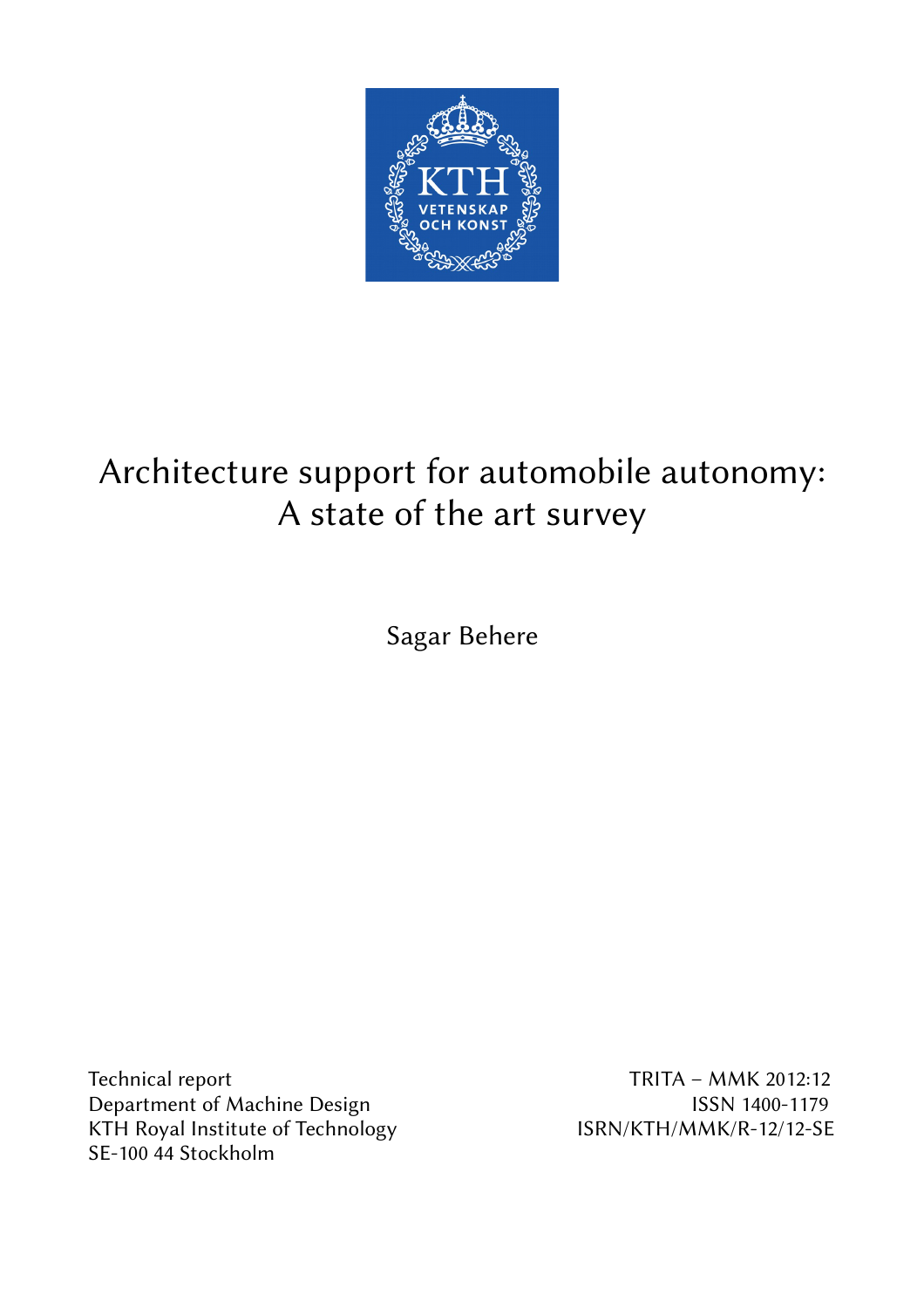# <span id="page-1-0"></span>Contents

| <b>Contents</b> |                                                     |          |
|-----------------|-----------------------------------------------------|----------|
|                 | Introduction                                        | $\bf{2}$ |
| $\mathbf{2}$    | Automotive                                          | $\bf{2}$ |
|                 |                                                     | 6        |
| 3               | Intelligent control and robotics architectures      | 6        |
|                 | 3.1                                                 | 7        |
|                 | 3.2                                                 | -8       |
|                 | 3.3 <sub>1</sub>                                    | 9        |
|                 |                                                     | 10       |
|                 | 4 General embedded systems and software development | 11       |
|                 | 4.1 Middleware and software development             | 12       |
|                 | Automobiles vs robots: architectural considerations | 13       |
|                 | <b>Bibliography</b>                                 |          |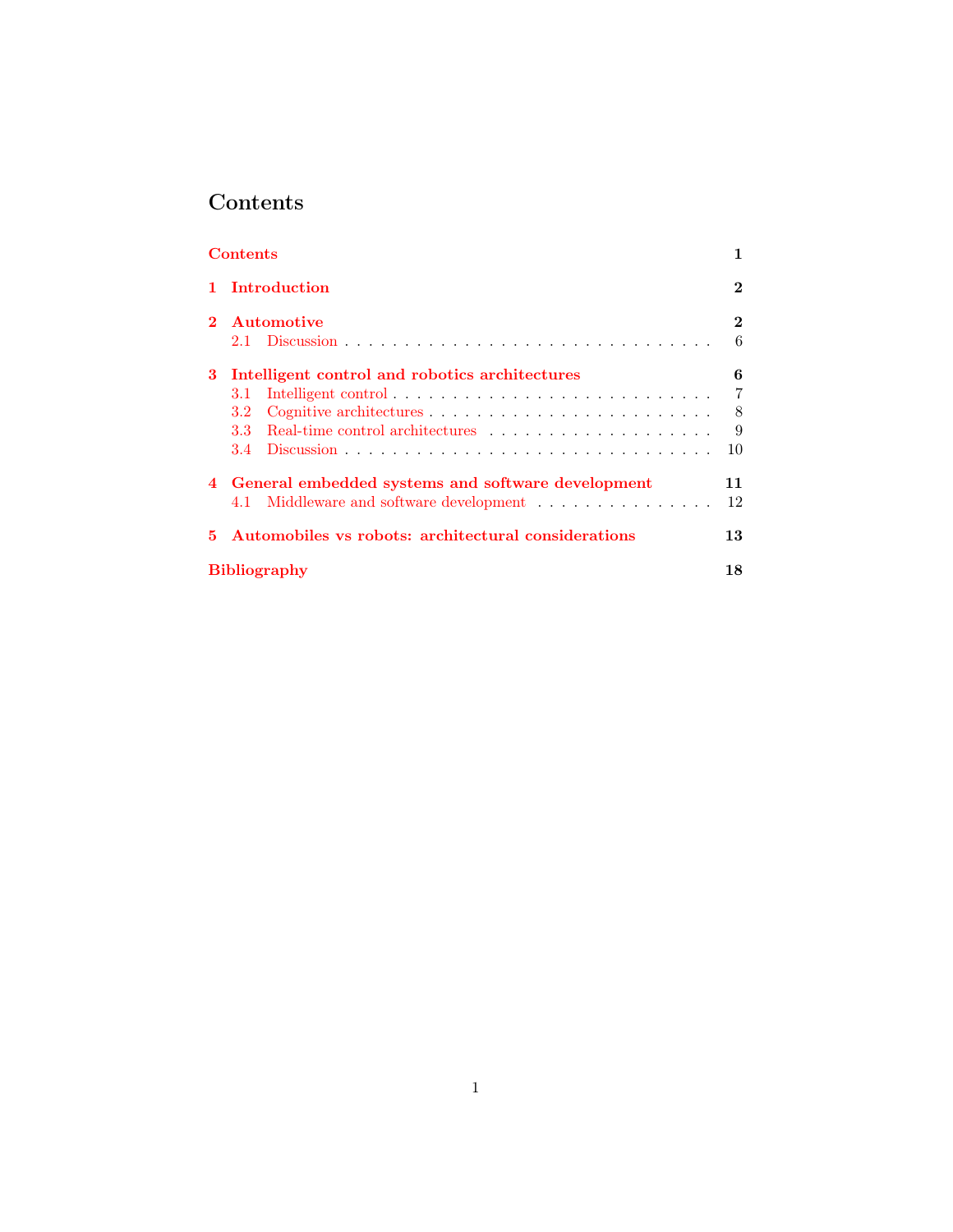### <span id="page-2-0"></span>1 Introduction

Archictectures for automobile autonomy are influenced by primarily three domains: 1) Automotive 2) Robotics and intelligent control and 3) General embedded systems. Automobile autonomy (chequered section in Figure [1\)](#page-2-2) lies at



<span id="page-2-2"></span>Figure 1: Automobile autonomy lies at the intersection of three research areas

the intersection of these three domains and this report therefore provides an overview of related work in all three domains. Each domain is covered in a separate section of this report. Those sections are structured as follows: First, a listing of some relevant references is made. The listing consists of introductions, overviews, surveys and states of the art. The content of these references is not elaborated much; the intention is to provide a compact set of references to background material for the interested reader. A selected set of research contributions is then described to a greater degree. Each section ends with a discussion where the author's opinions about some of the presented research are expressed. These opinions typically include an analysis of the research and potential connections to automotive architecture.

After covering the related work in the three domains mentioned above, this report presents a discussion of some aspects which affect architectures of vehicles that are intended for series production. It provides a cautionary note by highlighting the fact that architectures and technologies arising from research in domains like robotics cannot be blindly applied to automotive autonomy.

## <span id="page-2-1"></span>2 Automotive

The growth of electronics in vehicle systems has created new engineering opportunities and challenges. In this section, we take a look at topics related to electronics, embedded systems, software and E/E architecture, all from an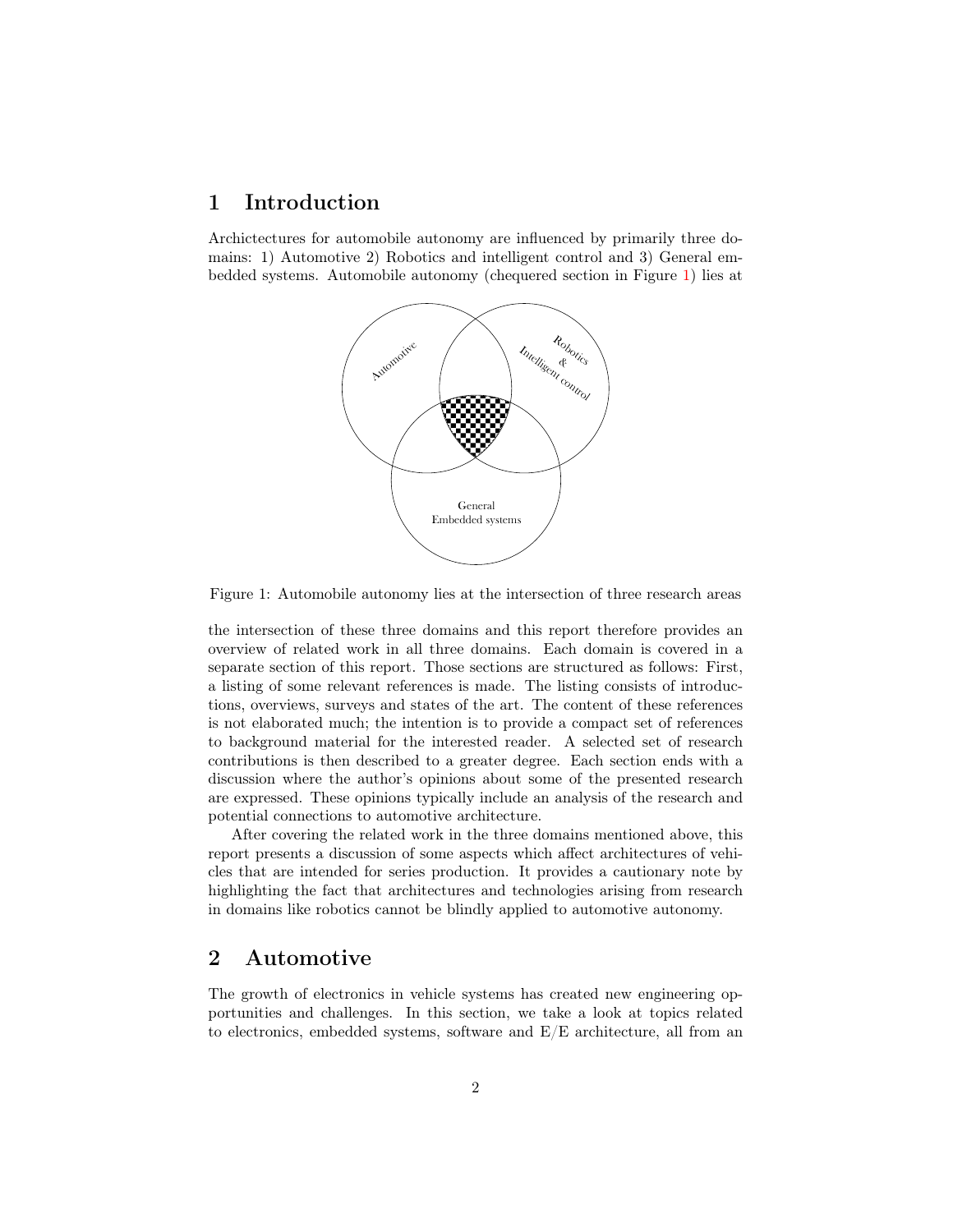automotive specific viewpoint. We also provide references to core technologies (control systems design, wireless communication etc.) that are instrumental in enabling autonomous driving and some projects that have attempted to create autonomous driving functionality in some form or another.

An introductory overview of the expanding electronic systems in the automotive domain is given in [\[62\]](#page-23-0), where the authors focus on in-vehicle networks and electrical power demands. A quick and general overview of software in automotive systems is provided in [\[70\]](#page-24-0), where the differences between automotive and other types of software are highlighted, together with software processes and standardization attempts in the automotive industry. A thorough coverage of architecting and modeling automotive embedded systems is provided in [\[61\]](#page-23-1). A roadmap of software engineering for automotive systems is presented in [\[79\]](#page-25-0), which also covers the salient features of the automotive domain, the consequences of each salient feature and research challenges for automotive software engineering.

A comprehensive survey of literature related to autonomous and cooperative driving is presented in section 1.3 of appended publication A. This includes research in the areas of automatic control, wireless communication and smart transport infrastructures, which covers the key knowledge and technologies that enable cooperative, autonomous driving. It also includes references to and results of large on-going or recently completed projects which aim to integrate the individual research areas and create technology demonstrators.

Some key issues affecting the development of automotive electrical and electronic  $(E/E)$  architectures are identified in [\[95\]](#page-27-0). An important issue that is uncovered is that architectural decisions are largely influenced by history and this is reflected in technology choices as well as the organization. The authors point out that existing automotive architectures were fundamentally designed in the mid 1990s and that there is a need to design architectures that are driven more by current needs than by legacy designs and decisions. Another highlighted issue is the lack of a clear, long term architectural strategy within an organization. A third issue underscores the fact that an established process for architecture development is missing. Some more issues are also pointed out that have an indirect bearing on architectures and the architecting process, but whose origins lie in the business processes and software tools domains.

Some characteristics and re-engineering challenges of automotive software are identified in [\[87\]](#page-26-0). The characteristics cover hard real-time requirements, reliability and safety requirements, limited resources, heterogenity of domain knowledge and the existence of short development cycles under time pressure. The authors also point out that programming paradigms in automotive software development are changing from using "C code in an assembly-like manner" to the use of visual programming tools with autogenerated code via a complex toolchain. They emphasize the importance of time-triggered computation models in the automotive world and suggest that techniques for understanding blackboard architectures  $\left[47\right]$  would be very useful to the automotive domain, since communication, control and dataflow in automotive subsystems is usually realized by writing/reading shared memory areas (which is akin to blackboard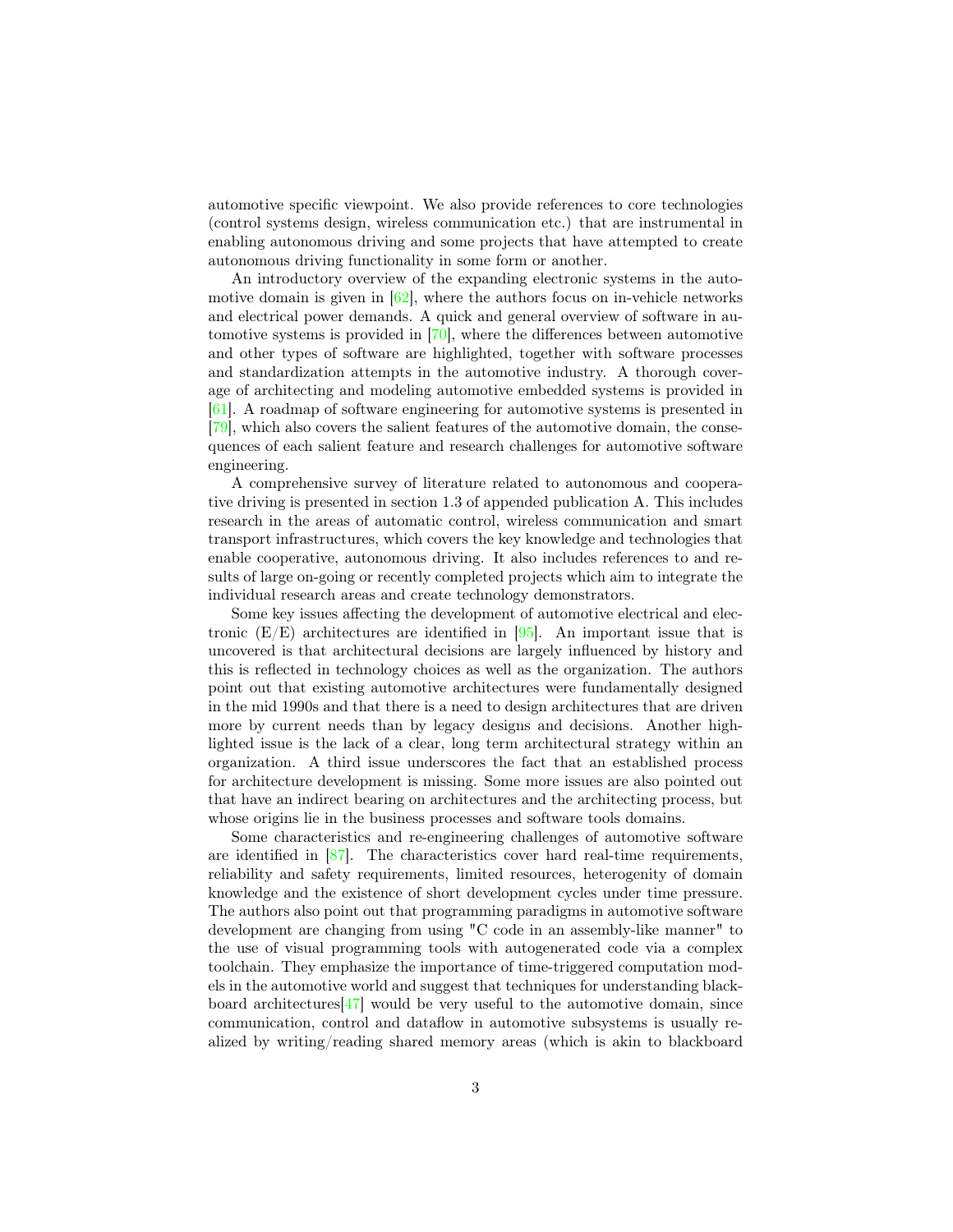architecture).

An excellent introduction to the engineering of automotive software is provided in [\[27\]](#page-20-0). The authors begin by pointing out that more than 80% of the innovation in modern cars is realized via software. Then a characterization of automotive software engineering is provided by taking into consideration the idiosyncrasies of the automotive domain. This includes the market, interplay of OEMs and suppliers, heterogenity of software involved and the multi-disciplinary nature of the field. The non-technical features of automotive software which are highlighted include division of labor, long product lifetimes despite short innovation cycles and the presence of a large number of product variants. From a more technical perspective, the authors make the claim that the goal of automotive software engineering should be to differentiate between the various software domains in a vehicle (infotainment, driving functionality etc.) and offer the proper reliability, safety and security for both the software and its development processes. After a further description of the complexity of technical architectures in vehicles, the authors then describe the trends and challenges that occur precisely due to the identified characteristics. The identified future trends in functionality include crash prevention and safety, advanced energy management and advanced driver assistance systems. Another trend is the presence of integrated, comprehensive data models. This implies the presence of a vehicle-wide, distributed database, instead of the current situation where each ECU keeps local copies of data and the local copies within different ECUs may contain conflicting data about the same information. A sophisticated structural view of modeling automotive architecture is then described that encompasses different levels of abstraction ranging from user-level views down to the hardware architecture. The trends are wrapped up with a discussion of model based development, model based middleware, tool support and improvements to reliability and safety.

The state of practice in automotive architectures is to isolate functionality in independent ECUs, that are connected to a common communication bus. This is termed federated architecture in [\[33\]](#page-20-1), wherein the authors argue that the problems of increasing functional complexity and cost are pushing automotive architectures towards a new paradigm, the so-called integrated architecture. An integrated architecture is one where a single ECU can support multiple functions, and a single function can be distributed over multiple ECUs. The integrated architecture concept is inspired by the Integrated Modular Avion- $ics/IMA)[96]$  $ics/IMA)[96]$  architecture in the avionics domain, where a similar transition from federated architectures has been initiated[\[97\]](#page-27-2).

The design and development of component based embedded systems for automotive applications is covered in [\[72\]](#page-24-1). The authors have divided this paper into three categories

• Challenges to the adoption of model based technologies: The identified challenges include shortcomings of most modern tools for model-based design. For example, lack of separation between functional and architectural models, insufficient support for specification of timing constraints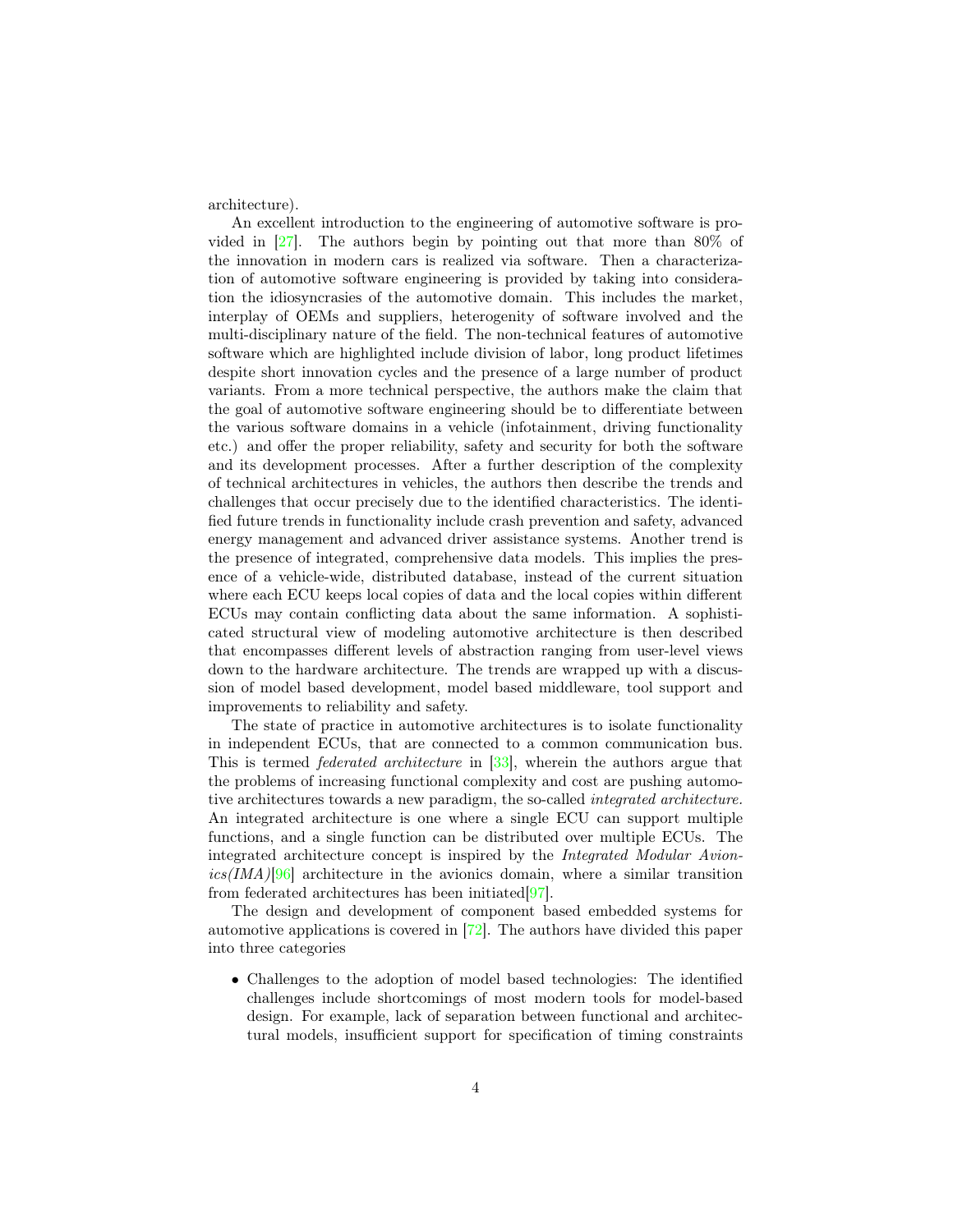and attributes, and a lack of support for the analysis of scheduling related delays. The authors also describe issues in model-to-model transformation and translation, giving an example of a model made in Simulink, UML and AUTOSAR where the execution semantics are found to differ for each case.

- A review of recent advances in component based technologies: The review focuses on timing predictability, timing isolation and the role played by standards like CAN, FlexRAY and OSEK for priority based scheduling.
- Results of a methodology for architecture exploration that is based on the concept of virtual platforms and timing analysis. The concept basically involves the optimal mapping of a system model onto the candidate execution platform instances. The optimality is based on goodness-of-fit to certain constraints and the paper focus on timing constraints and metrics.

Further exposition of the virtual platform concept from this paper is provided in  $[82]$ , which includes a discussion of communication, distributed systems, composability and compositionality, especially in the context of AUTOSAR.

AUTOSAR (AUTomotive Open System ARchitecture) [\[15,](#page-18-1) [39\]](#page-21-0) is a worldwide development partnership of car manufacturers, suppliers and other companies from the electronics, semiconductor and software industry. It not only provides a technical middleware/platform for automotive ECU development, but also includes a development methodology for the same. AUTOSAR is rapidly becoming the de-facto implementation method in the automotive industry.

Beyond AUTOSAR, engineering support for automotive embedded systems comes in the form of integrated architecture description languages (ADLs)[\[63\]](#page-23-2), specific to the automotive domain  $[31]$ . In particular, EAST-ADL2 $[29]$ , is an ADL for automotive safety and architecture modeling that supports safety requirements, faults/failures, hazards and safety constraints in the context of the ISO/DIS 26262 reference safety lifecycle.

In [\[35\]](#page-21-1), the authors describe an experience of introducing a reference architecture in the development of automotive electronic systems. Their findings emphasize the importance of centralized development processes and the need for a unifying vehicle architectural platform, rather than having individual architectures for each vehicle project.

The DySCAS project [\[81,](#page-25-2) [23,](#page-19-0) [30,](#page-20-4) [77\]](#page-25-3) looked at issues, architecture and middleware for dynamically self-reconfigurable embedded systems in the automotive domain. It developed a reconfigurable, adaptable, component based middleware for distributed automotive architectures. The project also produced a formalism based on timed automata for modeling resource management, including quality of service. Finally, a hierarchical reference architecture framework was presented, which uses the publish-subscribe message passing communication model.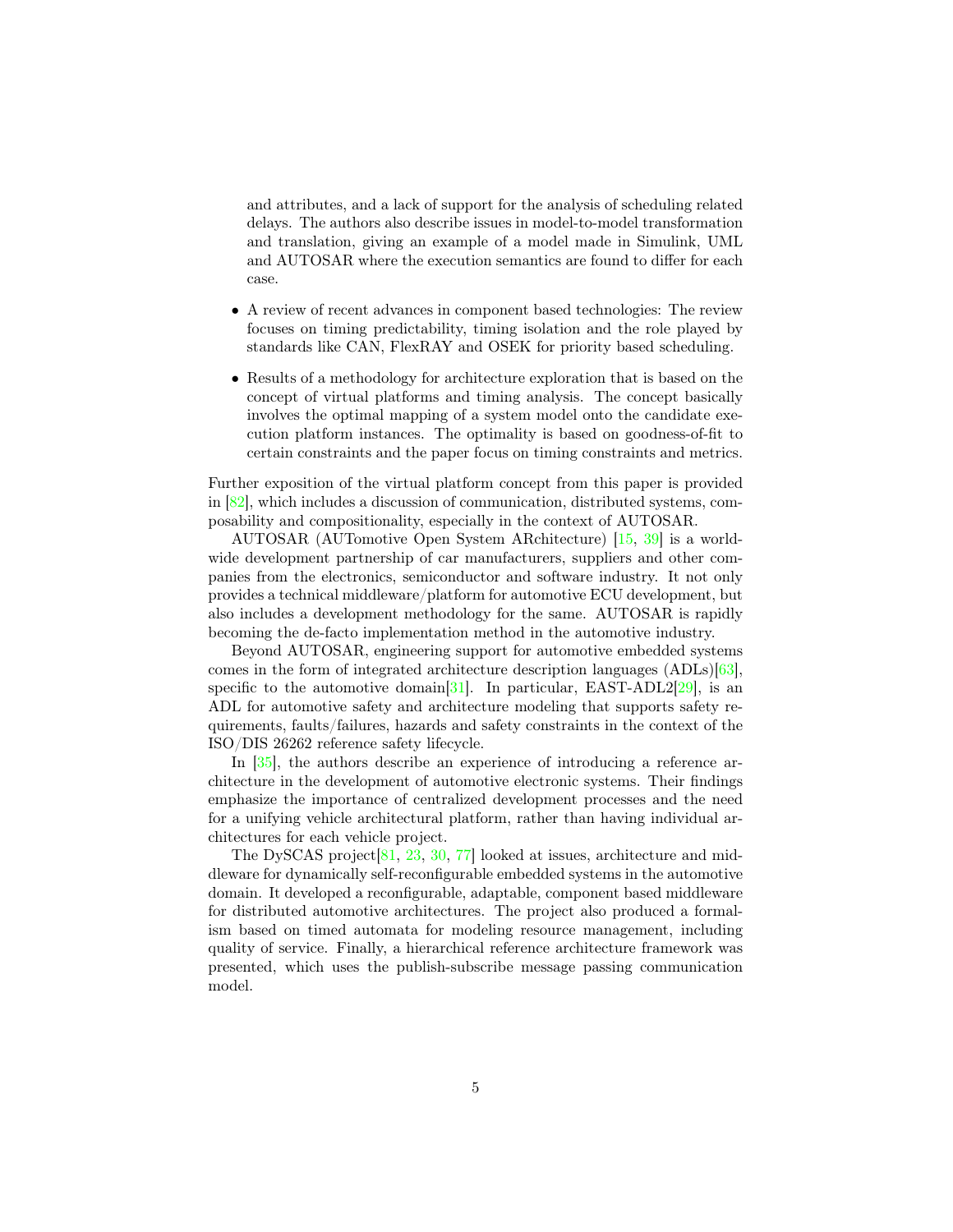#### <span id="page-6-0"></span>2.1 Discussion

The issues highlighted above from [\[95\]](#page-27-0) make a significant point: Companies must have a long term architectural strategy, which is driven by current needs rather than legacy. Legacy is also one of the drivers of the bottom up style of development processes prevalent in the automotive industry today. A bottom up process leads to the development of locally optimized solutions that necessitate late refactoring of the architecture. The future of automotive  $E/E$  architectures will be driven by progress in three main areas: Principled top down design, implementation technologies and supporting tools and techniques for model based development. It is worth noting that a principled top down architecture is unlikely to receive a clean, new implementation and therefore ways must be found to migrate legacy architectures towards the new ones. Keeping this fact in mind will probably have an influence on how the top down architecture is designed.

AUTOSAR as an implementation platform has enjoyed a certain degree of success, but it still needs more work in order to cover the needs of upcoming architectures and their description. In particular, as mentioned in [\[72\]](#page-24-1), the AUTOSAR metamodel lacks clear and unambiguous communication and synchronization semantics and a complete timing model. This adversely affects the design time verification of component properties and prevents prediction of behavior and properties of composed components. The AUTOSAR metamodel is fairly mature in its static/structural part, but needs more support for behavioral descriptions. These will enable better component reuse and composition.

### <span id="page-6-1"></span>3 Intelligent control and robotics architectures

Architectures in the areas of intelligent autonomy and robotics can be broadly split into two categories  $[44, 78]$  $[44, 78]$  $[44, 78]$ . The first category is that of cognitive architectures, which explore issues of general intelligence. Their primary concern is the reproduction of human-like characteristics of information processing, reasoning and decision making. The second category of architectures is designed explicitly for the control of physical, embedded systems that need to operate reliably and robustly in an uncertain environment. The primary concern of this second category of architectures is with topics of real-time control, sensor fusion, error recovery etc. The two categories have a degree of overlap, which is mostly in their underlying theory of hierarchical systems. The overlap occurs because both categories use hierarchies to represent information at different abstraction levels. For example, some architectures for real-time control, like RCS[\[25\]](#page-19-1), are organized as hierarchical graphs in which nodes at the higher levels have broader scope, longer time constants and less detail [\[19\]](#page-19-2). The theory of hierarchical control is well-explained in [\[64\]](#page-24-2). It presents some of the fundamental concepts for intelligent control, covers the abstraction of models at different control levels and presents a theory for coordination of different subsystems that are under the command of an intelligent controller. The concept of intelligent control has also evolved in the domain of classical control systems. In this domain, intelli-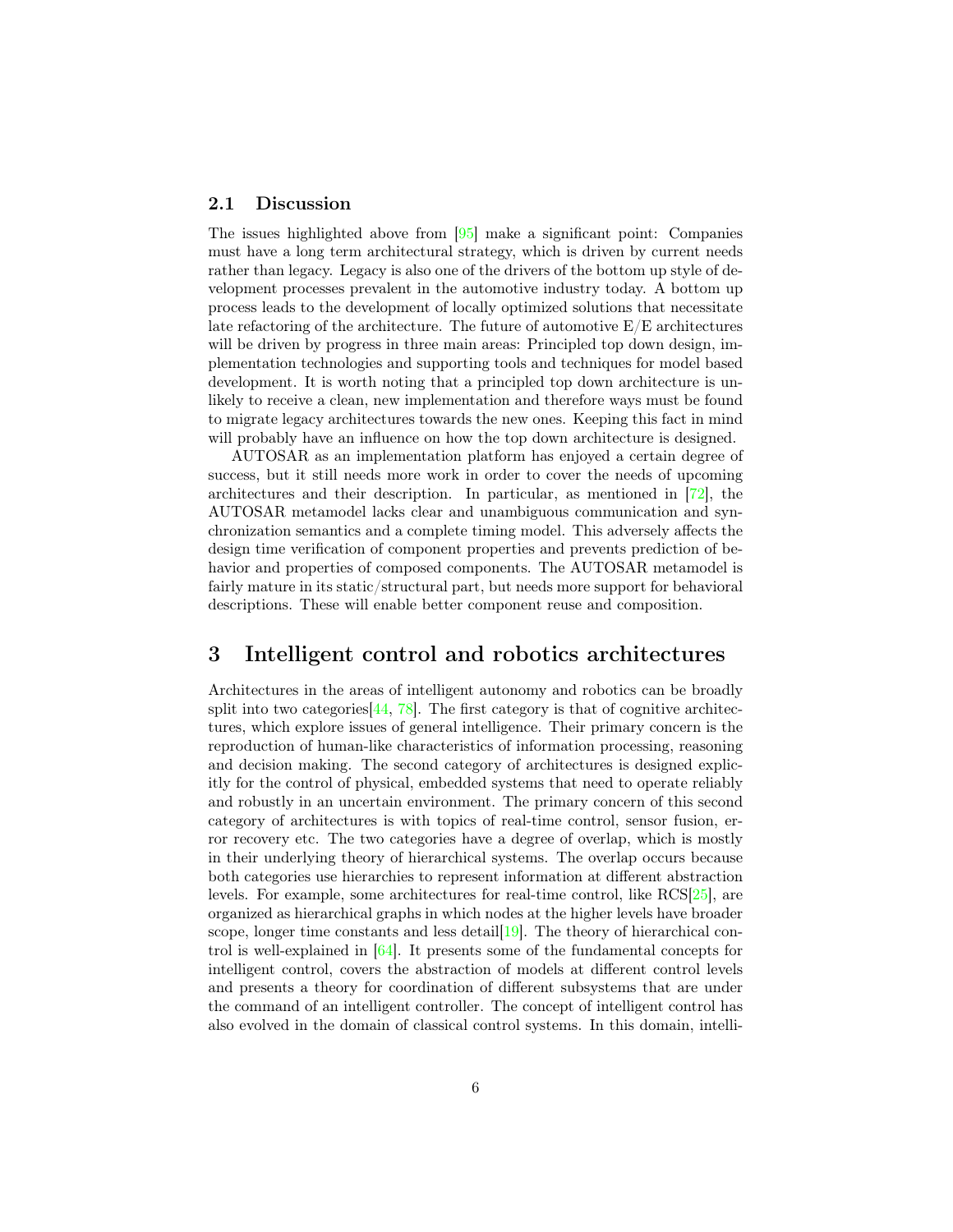gence is added as a hierarchical layer on top of a traditional control loop. The application of the control loop is not necessarily for robotics.

This section is organized into subsections for intelligent control, cognitive architectures and real-time control architectures. In the last subsection, some characteristics of these architectures and possible relationships to automotive architectures are discussed.

#### <span id="page-7-0"></span>3.1 Intelligent control

A sketch of the theory behind intelligent control, together with some of its specific traits in outlined in  $[68]$ . A general examination of architectures for intelligent control systems is made in [\[67\]](#page-24-4).

An excellent literature overview of intelligent autonomous control is presented in [\[24\]](#page-19-3). In addition to the overview, a brief history of the development of control systems is presented to motivate the necessity of autonomous controllers. Next, desirable functions, characteristics and behaviors of intelligent control systems are outlined. For example, it is stated that the control architecture should be functionally hierarchical. Highest authority should lie with the machine's operator and lower level subsystems should require a clearance from higher authority levels before executing their actions. At the same time, lowest level subsystems that monitor and reconfigure for failures should be capable of acting autonomously to enhance system safety. The paper then introduces an three layer autonomous control architecture for space vehicles. The authors also identify a number of fundamental characteristics of autonomous control theory. For example, the successive delegation of duties from higher to lower hierarchical levels results in an increasing number of distinct tasks down the hierarchy. The higher hierarchical levels are concerned with longer time horizons than lower levels and incorporate models with higher levels of abstraction. The paper is concluded with an approach to a quantitative and systematic modeling and analysis of autonomous controllers. The approach includes both differential equations as well as symbolic formalisms like finite automata.

Some definitions and structures of intelligent control systems are presented in [\[85\]](#page-26-1). It is postulated that the presence of high intelligence lowers the demand on precision and vice versa, and a multi-level structure representing a hierarchy in the distribution of intelligence is also presented. An integrated theory for intelligent machines is presented in [\[83\]](#page-26-2) by the same author, where control performance of a feedback control system is expressed analogously to entropy in thermodynamics. This facilitates the treatment of all levels of an intelligent, hierarchical control system by attempting to minimize the sum of entropies at individual levels. An example of applying the theory of intelligent control to robotic manipulator is given in [\[84\]](#page-26-3).

An outline of a general theory of intelligence is given in  $[17]$ . This is one of the seminal works in the field and evolved into the engineering of the mind $[18]$ that intended to facilitate the development of scientific models of the mind. More practically, it resulted in the creation of a reference model architecture for intelligent systems design[\[21\]](#page-19-6), called Real-time Control System (RCS)[\[25\]](#page-19-1).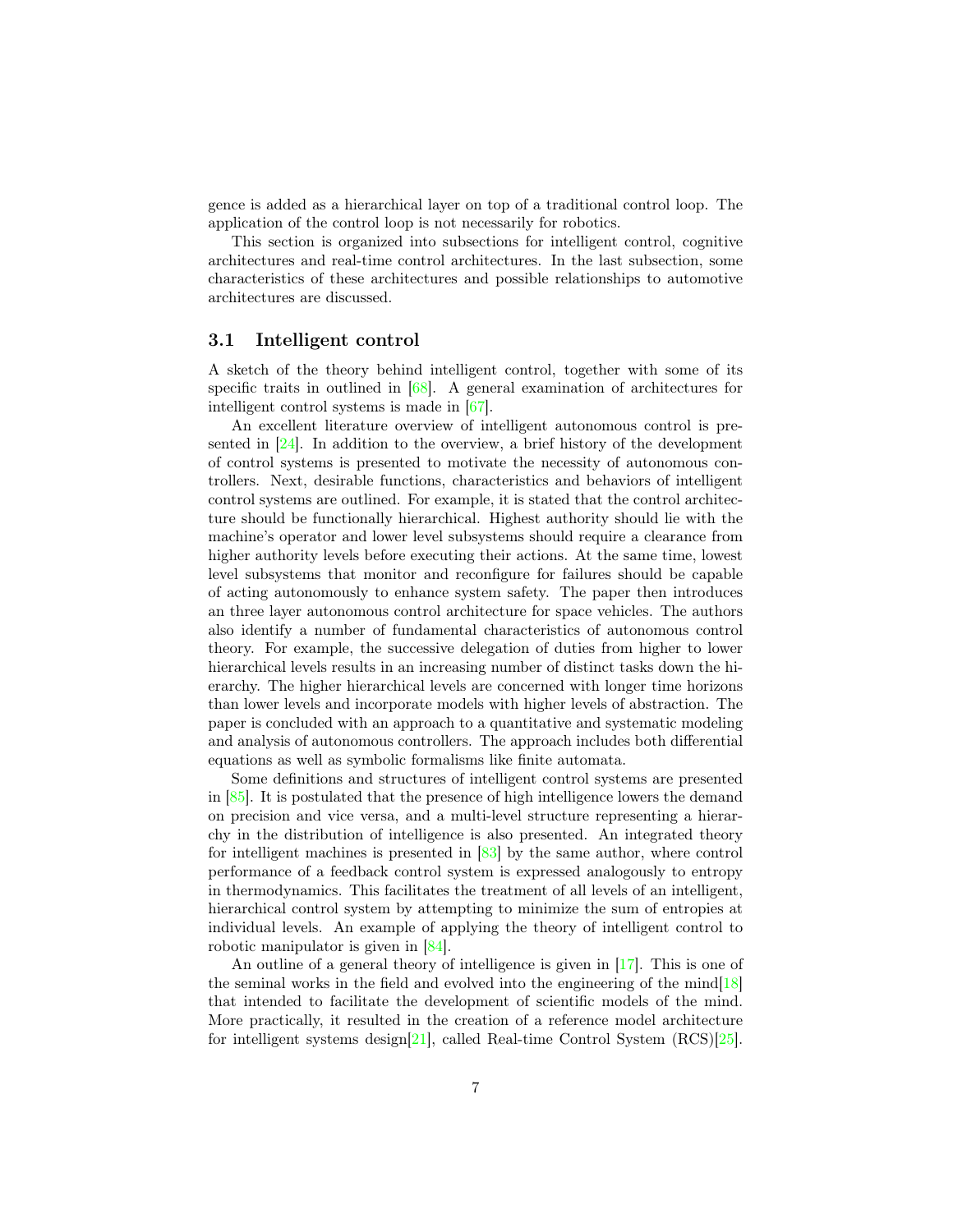RCS evolved through at least four versions, and RCS-3 was adapted for the NASA/NBS Standard Reference Model Telerobot Contros System Architecture (NASREM)[\[20\]](#page-19-7), which was developed for applications in space telerobotics.

#### <span id="page-8-0"></span>3.2 Cognitive architectures

Surveys of artifical cognitive systems and cognitive architectures can be found in [\[93,](#page-27-3) [34\]](#page-20-5).

The Guardian architecture  $[46]$  is a blackboard architecture  $[47]$  for controlling embedded agents. A blackboard architecture consists of a common knowledge pool, which is shared among and updated by a diverse group of agents. Initially, the problem specification is written onto the "blackboard" and then agents can iteratively post partial solutions, until eventually the whole solution is obtained. The process is similar to a group of specialists clustered around a physical blackboard in order to solve a problem. The approach enables generating a whole solution incrementally, despite the possibility that no individual agent has sufficient knowledge to solve the problem. The Guardian architecture builds upon the blackboard concept and consists of a perception/action component, which is controlled by a cognitive component. One of the architectural highlights is the ability of the cognitive component to reason about the current situation and migrate decision making to the relatively faster perception/action component.

The SOAR architecture[\[59\]](#page-23-3) enables a system to switch between deliberative and reactive modes of reasoning. While originally a pure cognitive architecture, it has been extended with a perceptual motor interface that allows some interaction with the physical world. The Adaptive Control of Thought-Rational (ACT-R) [\[22\]](#page-19-8) is a cognitive architecture that attempts to explain and offer insights into how all the components of mind work together to produce coherent cognition. It is more of a psychological model, which could nevertheless find interesting applications in future embedded systems design. Cypress[\[32\]](#page-20-6) is a domain independent framework for creating agents that can accept goals and synthesize and execute complex plans while staying reactive to changes in their world. It is implemented as a loosely coupled integration of some established AI tools, together with a new, common representation for sharing knowledge between them.  $CLARION[92]$  $CLARION[92]$  is a model for developing a bottomup approach to skill learning, where procedural knowledge develops first, and declarative knowledge develops later. This is different from most existing models that employ a top down approach to learning of high level skills. The Global Workspace Architecture<sup>[\[89\]](#page-26-4)</sup> is a cognitive architecture that incorporates an approximation of consicousness as well as emotion and imagination. The CoSy architecture schema[\[44\]](#page-22-1) enables embodied robots to perform human-like tasks of object search, object manipulation, locomotion and spatial reasoning. It contains mechanisms for the focus of attention and for dynamically assigning task priorities. However, although several physical demonstrators have been built using instantiations of the schema, the instantiations have not included support for hard real-time control. ICARUS[\[60\]](#page-23-4) is an architecture that has been strongly influenced by results from cognitive psychology and aims to reproduce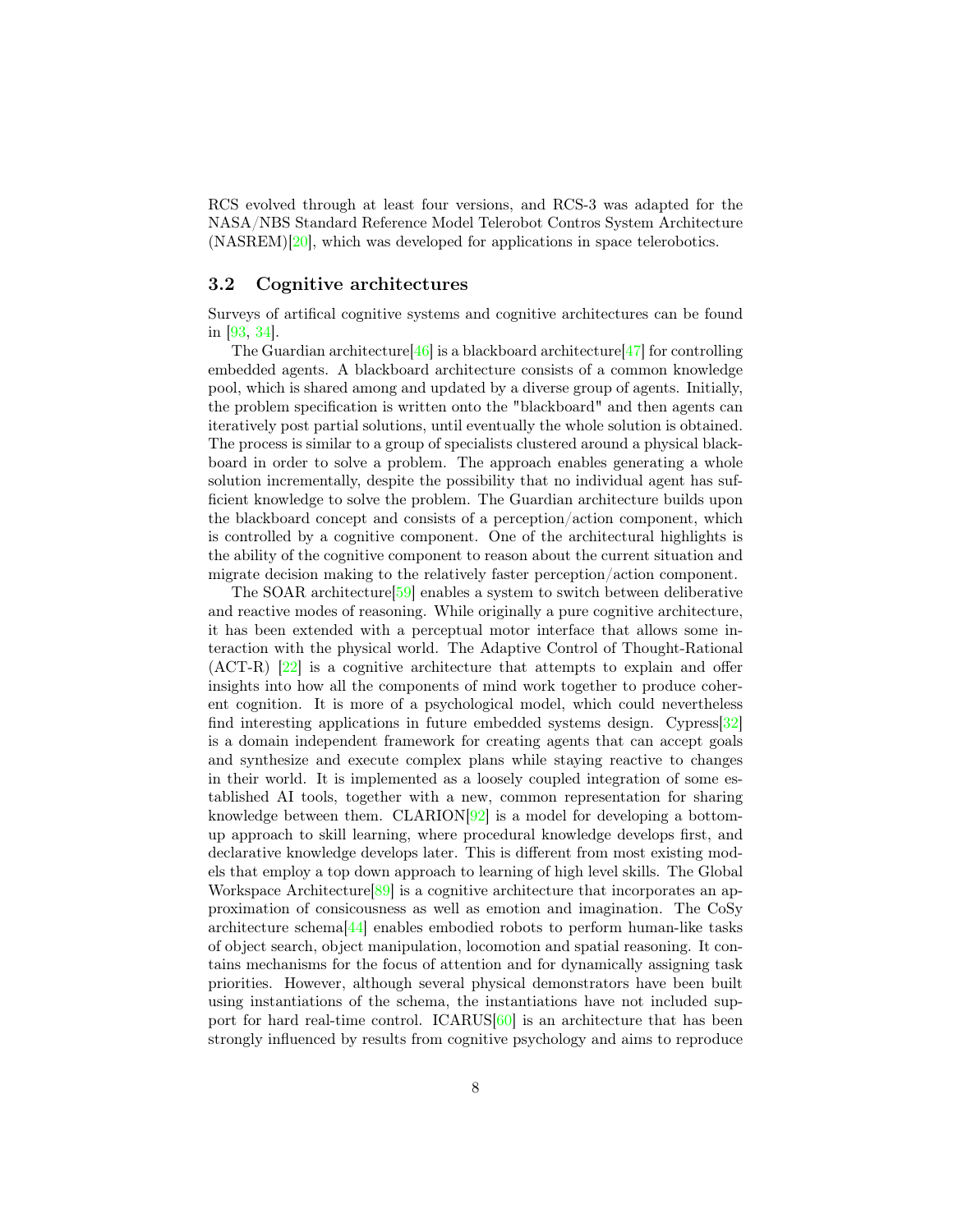qualitative characteristics of human behavior. It consists of specific processes and memories that the processes interact with. The most basic activity of the architecture is the so-called 'conceptual inference' which is run on every execution cycle. Conceptual inference updates long term beliefs about the state of the world, based on lists of perceived objects and their relations. The architecture also includes modules for problem solving and associated learning processes.

#### <span id="page-9-0"></span>3.3 Real-time control architectures

Among the architectures designed expressly for controlling physical robot systems, probably the most famous one that departs from the traditional sensecalculate-actuate model is the so called Subsumption architecture  $[26]$ . This architecture does not decompose the system into functional subsystems like perception, modeling, planning, motor control etc. Rather, it advocates the development of narrowly focused subsystems that fulfil specific tasks of the system, like 'explore surroundings', 'identify objects' etc. Each subsystem is then optimized for the particular task it performs. Any conflicts between the tasks are resolved by an arbitration mechanism. There is no architectural support for resource management, planning or abstractions.

 $3T[78]$  $3T[78]$  is a three tier architecture that coordinates planning activities with real-time behavior for dealing with dynamic robot environments. The tiers consist of a dynamically reprogrammable set of reactive skills coordinated by a skill manager, a sequencer that (de)activates sets of skills and a deliberative planner that reasons in depth about goals, resources and timing constraints. Distribution of taks aspects across the tiers depends on four possible task dimensions: time taken, bandwidth needs, task requirements and modifiability. For example, the skills tier has a cycle time in the order of milliseconds, while the planning tier operates at tens of seconds. So if something must run in a tight loop (e.g. obstacle avoidance) then it should be a skill. 3T has been implemented on several mobile and manipulator robots and its authors claim that it offers a unifying paradigm for control of intelligent systems. To quote the authors, "The architecture allows a robot, for example, to plan a series of activities at various locations, move among the locations carrying out the activities, and simultaneously avoid danger, maintain nominal resource levels, and accept guidance from a human supervisor." Superficially at least, these goals seem aligned to those of a future autonomous car.

The Task Control Architecture (TCA)[\[90\]](#page-26-5) is a framework for combining deliberative and reactive behaviors to control autonomous robots. A robot built using TCA consists of task-specific modules and a central control module. The task modules perform all robot-dependent information processing, while the central module routes messages and maintains task control information. Each task module uses some TCA specific mechanisms for specifying information about the decomposition of tasks, how tasks should be monitored and how to react to exceptional situations. The TCA has been used in over half a dozen mobile robot systems, including six-legged robots and mobile manipulators.

ATLANTIS[\[40\]](#page-21-2) is another architecture for control of autonomous robots in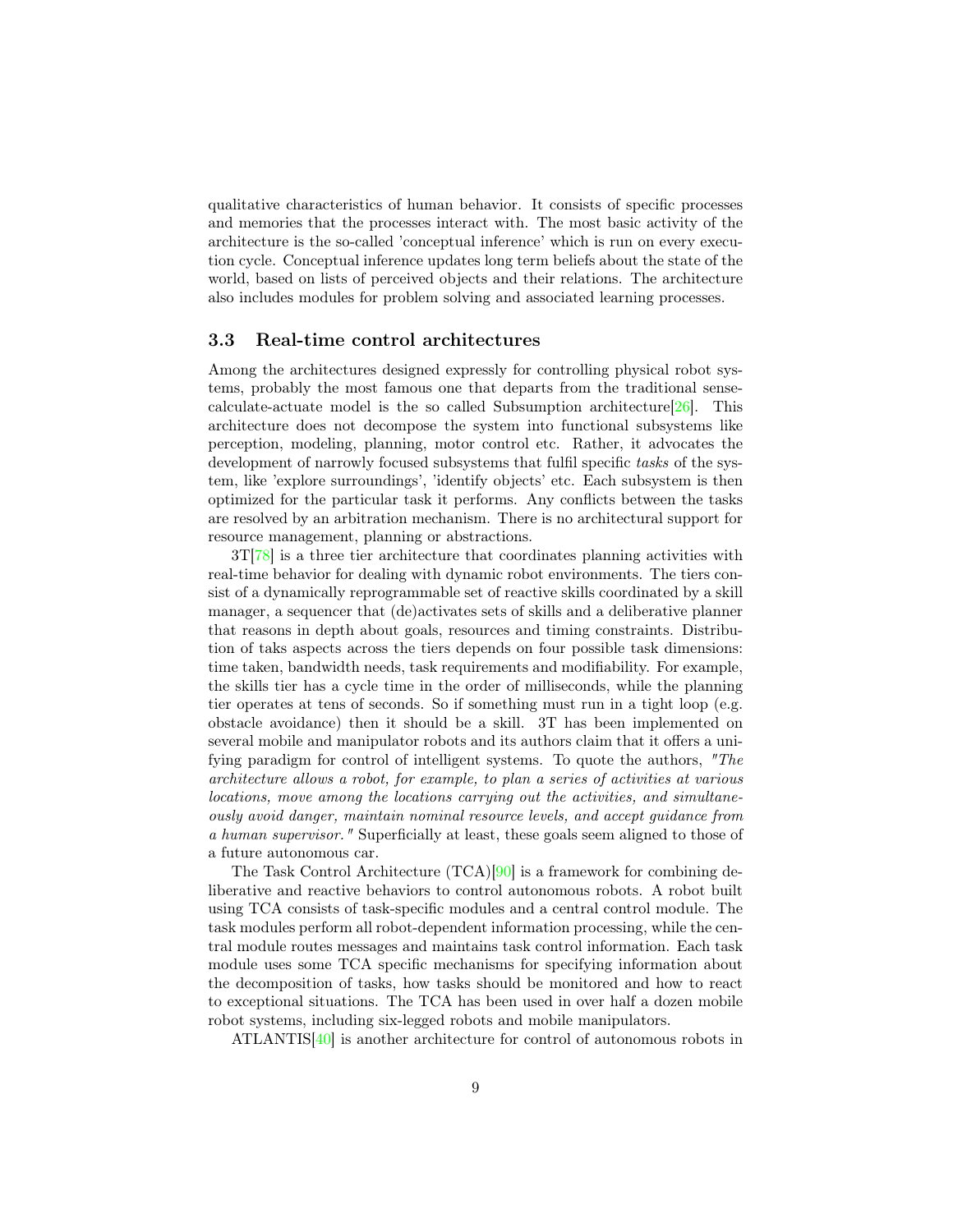dynamic and uncertain environments. ATLANTIS also combines a reactive control mechanism with a tarditional planning system. Its shows how a traditional symbolic planner can be smoothly integrated into an embedded system for pursuing multiple goals in real time.

#### <span id="page-10-0"></span>3.4 Discussion

An autonomous automotive architecture needs to blend concepts of both cognitive as real-time control architectures. The cognitive concepts enable perception and reasoning of sensed data, as well as planning, prioritization and sequencing of tasks. The real-time control concepts are needed for tight control over actuators and processing within time-bound and safety critical subsystems.

The split between cognition and action in the Guardian architecture[\[46\]](#page-22-2) could be applied to automotive architectures, where the existing automotive architecture could be considered as a distributed perception/action component and a cognitive component would then have to be introduced for overall system level reasoning and control. The blackboard concept is already utilized, in some form or the other, in existing automotive subsystems. This is because any global memory can be considerd to be a 'blackboard' and global memories are a fairly common practice in embedded systems programming. However, the use of the blackboard by different agents as a way to collaboratively solve problems is probably a novel idea for programmers of automotive subsystems.

The subsumption architecture[\[26\]](#page-20-7) has some remarkable similarities to existing automotive architectures, in the sense that the automotive architectures consist of individual subsystems (ECUs), which are optimized for their specific task. As with the subsumption architecture, there is no global resource planning and management. Neither is the vehicle as a whole partitioned into subsystems like vehicle motion planning, environment perception, etc. Such capabilities, if present, are isolated into individual ECUs, where they operate within the limited context of that ECU. A problem with the subsumption architecture, which is also heavily manifested in automotive architectures, is that as the number of tasks/behaviors grow and there is increased interaction between them, it becomes increasingly difficult to find adequate arbitration schemes, or to even predict behavior in general.

One of the biggest differences between existing automotive architectures and and the robot architectures discussed in this section, is the existence of concurrent processing in architectural components. Such processing is inherent in automotive architectures by virtue of construction. It is a given that multiple subsystems can be active in parallel, handling sensor inputs and coordinating actions among different subsystems. However, as pointed out in [\[44\]](#page-22-1), most of the architectures discussed above support only one thread of control at a time. This is true for SOAR, ACT-R, CLARION, the subsumption architecture, 3T and ICARUS. An exception is the Global Workspace Architecture which actually revolves around having concurrently active processes.

Many of the robot architectures necessarily involve concepts which, if applied to the automotive industry, are frowned upon if not forbidden outright, by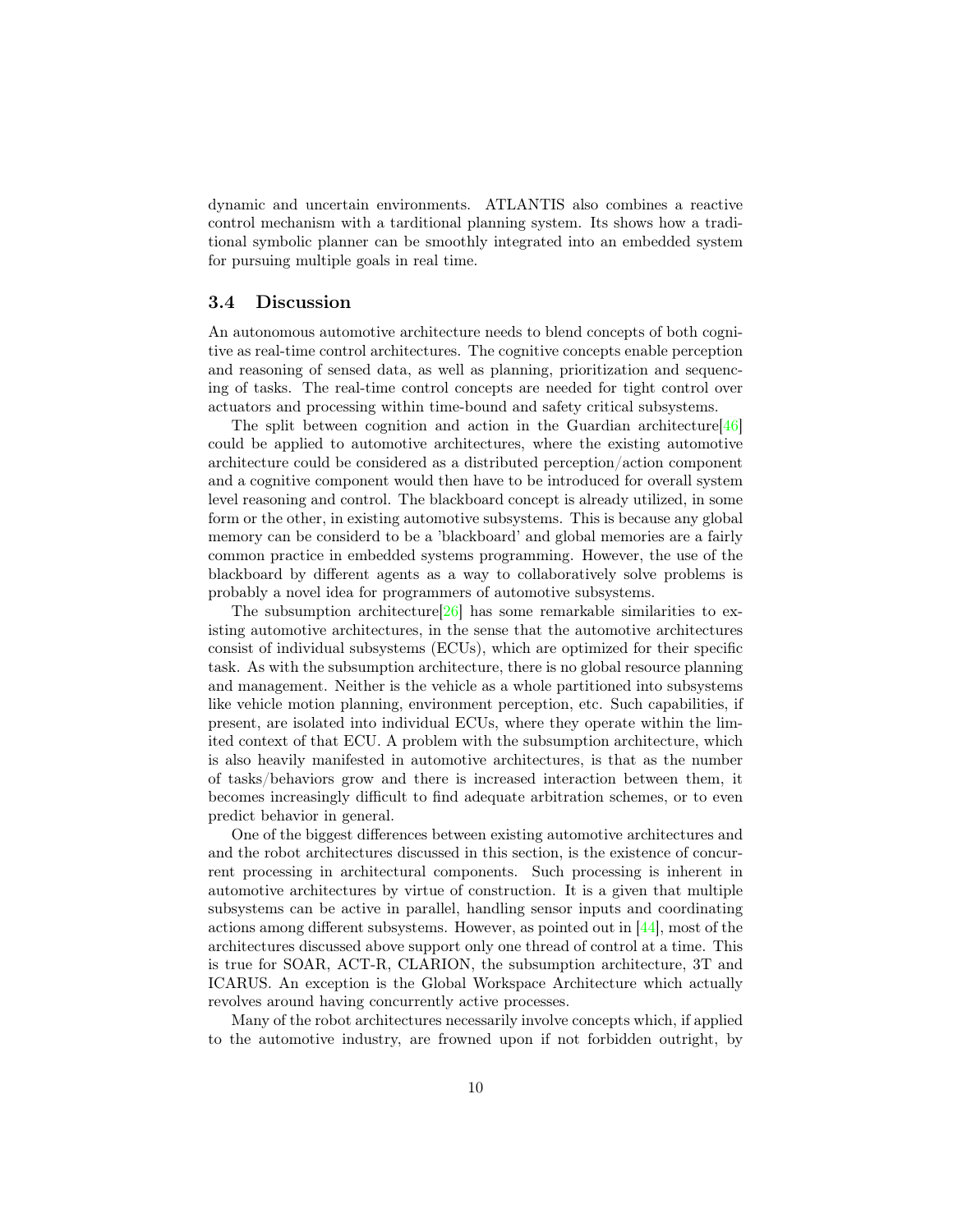existing automotive safety and certification considerations. This is especially true for those concepts that introduce elements of uncertainty in the behavior of the system. For example, the dynamic selection of task priorities based on the current operational context, desired behavioral goals and sensed data implies that the runtime behavior may not be predictable in advance. This would make automotive architects uncomfortable because in the automotive world, determinism has high value and the architects would rather prefer a strict, static scheduling where all execution characteristics are rigorously determined and investigated in advance. As automobiles become more autonomous, designers will have to make more robust designs that are tolerant to a certain extent of non-determinisic behavior.

# <span id="page-11-0"></span>4 General embedded systems and software development

Architectures for automotive  $E/E$  subsystems and robotics are both specializations of the broader category of embedded systems. Therefore, it makes sense to look at some relevant research and results in general embedded systems. This section focuses on a small number of specific results relevant to autonomy, composition and complexity management of embedded subsystems. Additionally, a subsection presents some middleware, software development frameworks and libraries that can aid the developer of embedded autonomous systems.

The autonomic nervous system of the human body has inspired an initiative for self-management of distributed computing resources. This initiative, started by IBM in 2001, is termed Autonomic Computing[\[55\]](#page-23-5). It aims to tackle the problem of increasing complexity, specifically the complexity of managing, distributed computer systems. In an autonomic system, the human operator's role is to define the policies, rules and guidelines for the self-management process. The autonomic computing concept is relevant because the E/E architecture of an autonomous vehicle is essentially a complex, distributed computer system and the role of the architect is to define the policies, rules and guidelines for self-management of the architecture. Therefore, the principles and results of autonomic computing could find application in autonomous automotive architectures. An autonomic system consists of blocks for sensing, knowing the purpose of the system and the required know how for operating itself. The actual operation is performed by the Logic, which can realize the system's purpose. An overview of autonomic computing is given in [\[74\]](#page-25-5). A survey of autonomic computing, including motivation, concepts and seminal research in presented in [\[52\]](#page-22-3), where the authors conclude that all distributed system architectures will soon contain reflective and adaptive elements of autonomic computing. The key features of autonomic systems, their relation to general AI and a generic architecture for autonomic computing are discussed in [\[56,](#page-23-6) [98\]](#page-27-5). At a more practical level, there exists a guide to IBM's autonomic computing toolkit  $[54]$ , that exemplifies how an application or system component can participate in an au-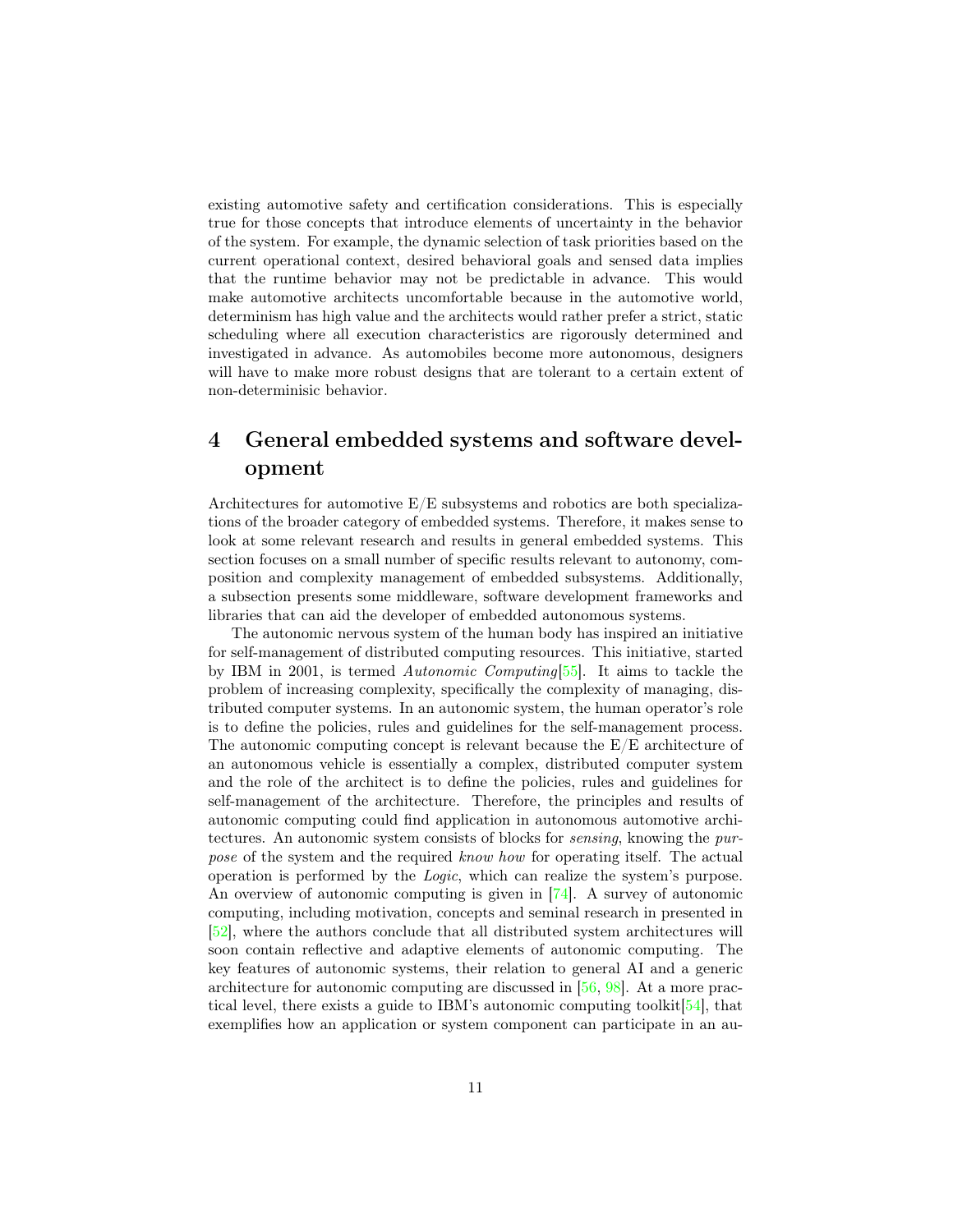tonomic computing environment. IBM has also defined a deployment model[\[3\]](#page-18-2) that identifies five levels of deployment for autonomic systems, where level 1 is the existing way where management is basically manual and level 5 represents the ultimate goal of autonomic systems.

The concepts of composition and decomposition are well documented and explored in the GENESYS project [\[53,](#page-22-4) [16\]](#page-19-9). The project aimed to develop a cross-domain reference architecture for embedded systems that meets the requirements and constraints related to composability, networking and security, robustness, diagnosis and maintenance, integrated resource management, evolvability and self-organization. It produced an analysis of architectural requirements and a description of a cross-domain architectural style that offer good insights into the nature of the problem and characteristics of relevant solutions.

Complexity challenges in embedded systems design are described in [\[57\]](#page-23-8). The author argues that the complexity challenge needs to be addressed by making the system models simple and understandable, by introducing appropriate levels of abstraction. Also presented is a set of design patterns for supporting component based design of embedded systems.

#### <span id="page-12-0"></span>4.1 Middleware and software development

A comparative evaluation of robotic software integration systems is made in [\[88\]](#page-26-6). Surveys of available middleware and development environments for robotics are made in  $[69, 36, 71, 58]$  $[69, 36, 71, 58]$  $[69, 36, 71, 58]$  $[69, 36, 71, 58]$  $[69, 36, 71, 58]$  $[69, 36, 71, 58]$  $[69, 36, 71, 58]$ . In particular, Player/Stage $[41, 7]$  $[41, 7]$  $[41, 7]$  and OROCOS $[28, 13]$  $[28, 13]$  $[28, 13]$ have enjoyed wide adoption by academic robotic researchers<sup>[1](#page-12-1)</sup>. Player provides a software server for network transparent robot control, while Stage is a lightweight robot simulator. OROCOS is more oriented towards hard real-time control and software component based architectures. In OROCOS, software components can be defined by starting off from a template, and the entire system configuration can be specified via an XML file that describes the instances of each component that should be created, as well as the execution semantics of the components and the inter-component data flows. The Robot Operating System (ROS)[\[80,](#page-25-6) [8\]](#page-18-5) is a relatively recent, open source, 'meta-operating system' for robots that is gaining popularity in the robotics community. ROS is not a real-time framework, although it can be integrated with hard real-time frame-works like OROCOS[\[12\]](#page-18-6). YARP (Yet Another Robot Platform)[\[65,](#page-24-7) [37,](#page-21-5) [66\]](#page-24-8) is a communication middleware, or "plumbing", for robotic systems. It supports many forms of communication (tcp, udp, multicast, local, MPI, mjpg-over-http,  $XML/RPC$ , tepros, ...) and in the words of its creators, "If data is the bloodstream of your robot, then YARP is the circulatory system." BALT & CAST[\[45\]](#page-22-5) is a middleware for cognitive robotics that is closely related to the CoSy archi-tectural schema<sup>[\[44\]](#page-22-1)</sup> mentioned in section [3.](#page-6-1) CLARATy<sup>[94</sup>, [73\]](#page-24-9) is a two layered architecture and software framework for robot autonomy. It consists of a Functional Layer that provides abstractions for various subsystems and a Decision Layer that can do high level reasoning about global resources and mission con-

<span id="page-12-1"></span><sup>&</sup>lt;sup>1</sup> as evidenced from citations, referrals and mailing list conversations.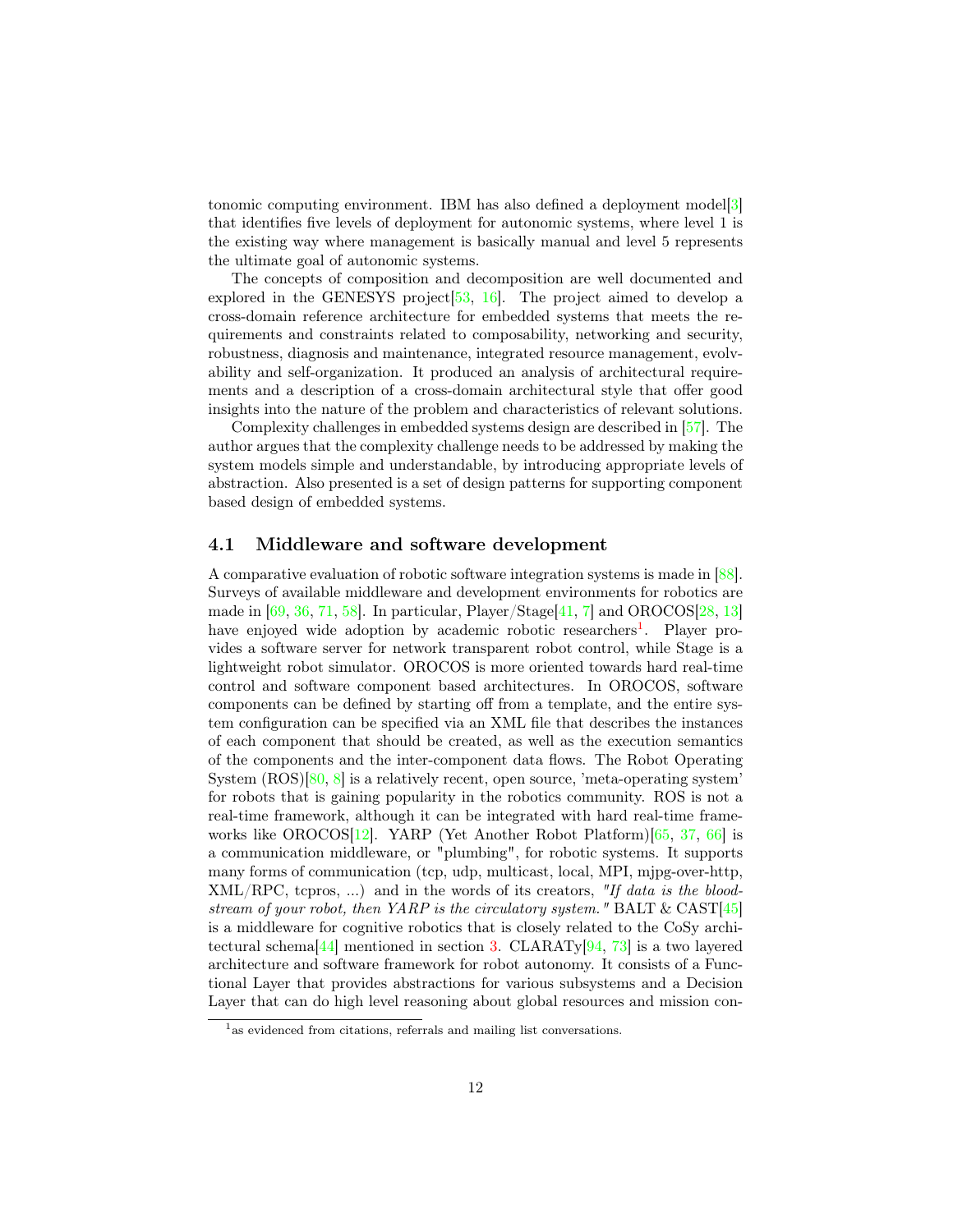straints. An example of the composition of complex robot applications by using data flow integration is given in [\[91\]](#page-26-7).

The Object Management Group's Data Distribution Service (OMG DDS)[\[6,](#page-18-7) [75\]](#page-25-7) is a publish/subscribe communication specification for Quality of Service (QoS) based, real time data exchange between publishers and subscribers. Some architectures for distributed, real time embedded systems that use DDS, and evaluations of the implementation of the architectures are presented in [\[99\]](#page-28-0). The use of data centric publish/subscribe for building highly dependable, adaptive, real time system architectures is presented in [\[38\]](#page-21-6). Best practices for data centric programming and using DDS to integrate real world systems are described in [\[76\]](#page-25-8). A more general set of communication patterns for composability of components is described in [\[86\]](#page-26-8). ZeroMQ[\[14,](#page-18-8) [51\]](#page-22-6) is a broker-less, intelligent transport layer that supports a very wide variety of communication patterns including publish/subscribe, N-to-N via fanout, pipelining and request/response over inprocess, TCP and multicast transports. It has bindings for 30+ programming languages and supports a variety of UNIX and Windows operating systems.

The Internet Communications Engine (ICE)[\[9,](#page-18-9) [48\]](#page-22-7) is an object-oriented middleware for building distributed systems. It offers remote procedure calls, grid computing and publish/subscribe mechanisms for a wide variety of programming languages and operating systems. It comes with a variant for resource constrained, embedded systems, called Ice-E[\[4\]](#page-18-10). CORBA[\[2\]](#page-18-11) has been the traditional middleware for implemented distributed software services and has its share of detractors [\[49\]](#page-22-8) and supporters [\[1\]](#page-18-12). A comparison of three middleware platforms and a discussion of when performance and scalability matters (and when it does not) is presented in [\[50\]](#page-22-9).

# <span id="page-13-0"></span>5 Automobiles vs robots: architectural considerations

Autonomous automobiles could be considered as mobile robots moving around in an unstructured environment. Therefore, it is natural to expect some knowledge transfer from the robotics to the automotive domain. However, even though many algorithms (related to control, sensing, data fusion, perception, information processing etc.) migrate between robotics and automobile design, a similar migration of architectures is yet to be seen. To understand why this is the case, it is helpful to compare commerical automobiles with robot prototypes. Prima facie, such a comparison appears to be unfair or even incommensurable i.e. apples-vs-oranges. This is actually not the case and the comparison is necessary because the theory and methods needed to create future commercial autonomous automobiles (like cognition, artificial intelligence(AI), behavior generation etc.) have traditionally been developed by robotics researchers and implemented in robot prototypes; prototypes, not commercial robots. Very few of the works related to AI and cognition, referenced in the robotics state of the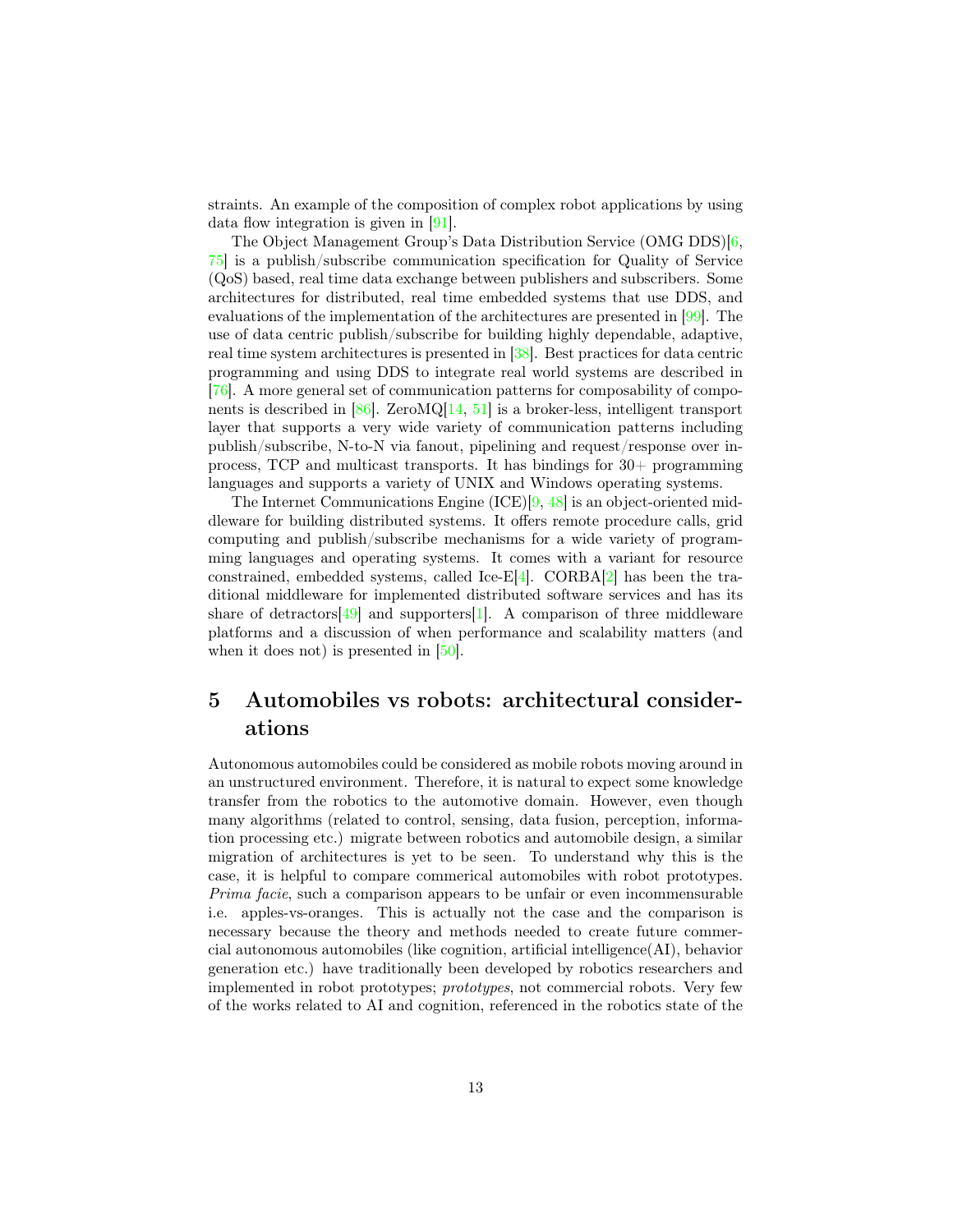art in section [3,](#page-6-1) have been commercially implemented<sup>[2](#page-14-0)</sup> and moreover any new research that will impact the design of autonomous automobiles is likely to be tested out first on robot prototypes. Therefore, it is towards robot prototypes that we need to look for inspiration, even if our goal is to ultimately produce commercial automobiles. However, since our goal is commercial automobiles, we must also be aware of the differences between commercial automobiles and robot prototypes, especially those differences that make it difficult to adapt architectures from one domain to the other. Some of those differences are simply the differences between prototyping and commercialization, and they have nothing to do with either automobiles or robots. That is fine and so be it. The important thing is to know that a comparison needs to be made, the reason it needs to be made and the differences to be aware of. The root cause of the differences is secondary. In this section, we first look at the differences, followed by how the differences affect the architecture. Later in the section, we'll see an example of how an automobile architecture could look like, if designed from a mobile robotics perspective.

We can briefly summarize some important differences between commercial automobiles and robot prototypes as follows

- 1. Users: An automobile is expected to be operated everyday by users with little technical understanding of the principles underlying its construction. Simplicity of the operational interface is important and it helps if the interface follows familiar and established idioms. On the other hand, robot prototypes are typically operated by people who know far more about the robot's construction, than the average person knows about the car he or she is driving. Given the ubiquity of automobiles and their potential safety hazards as well as the fact that all automobiles have essentially the same user interface, construction and purpose, it is necessary that automobiles are uniformly simple to operate. Contrariwise, robots have widely varying construction and human interfaces and it is okay if they are complex to operate. The architecture of a machine is significantly affected by requirements of hiding operational complexity from the user and providing simple and convenient means to operate the machine. In particular, automotive architectures have been influenced by the pertinent standards, development processes and legislation evolved by the automotive industry.
- 2. Legacy: A modern automobile is an evolution of a prior product version and similarly, the automobile of the future will be based on today's product. In a scenario like this, sweeping architectural changes based on novel (and unproven) concepts are difficult to introduce. In contrast, the burden of legacy is significantly lighter (often non-existent) when designing a novel robot prototype. It is more acceptable to ignore legacy when developing a robot protype than when developing the next generation automobile platform.

<span id="page-14-0"></span><sup>&</sup>lt;sup>2</sup>Most commercial robots are mindless automatons in the sense that they repetitively perform pre-programmed tasks.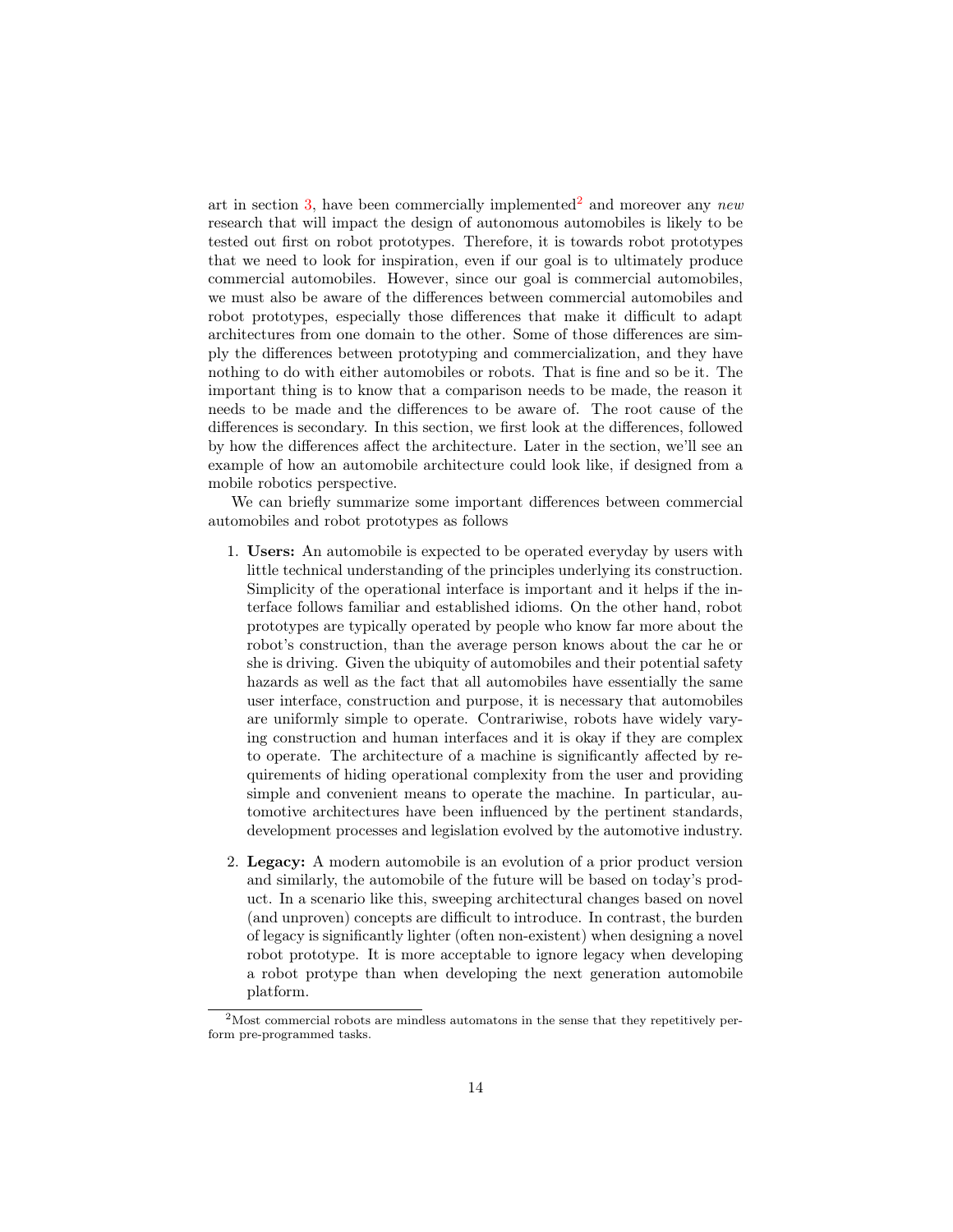- 3. Development processes: Subsystems of commercial automobiles are often designed and developed by different vendors. These subsystems are then integrated into the product via traditional and standardized communication protocols and patterns. Thus, the development model is highly distributed. Introducing major architectural changes involves propagating the changes throughout the distributed development processes. This can be commercially unfeasible. Robot prototypes are not influenced by the inertia of the development and supply chain. Introducing an architectural change in a robot prototype does not require the same financial and contractual considerations that an automobile manufacturer would have to make.
- 4. Safety, standards and legislation: The ubiquity of automobiles together with the complexity of their design make them potential safety hazards, both for the general public as well as for the occupants. Therefore, stringent legislation is in place, and many development standards exist that affect the design and implementation of the automobile. The novelty of bleeding edge tools and technologies may make it difficult to get the required safety certifications and this factor must be considered during the architecting process.

A consequence of the above points is that the architectures and technical implementations of automobile embedded systems are markedly conservative, at least in comparison with robot system prototypes. For example, the automotive industry has created a software development standard for the C programming language, MISRA  $C[10, 11]$  $C[10, 11]$  $C[10, 11]$  $C[10, 11]$ , that should be used for the programming of safety critical subsystems. The standard has many valid points, but it also results in a reduced language subset that trades off (prohibits) some of the more advanced language features for a purported decrease in programming related errors. For example, MISRA C prohibits any form of dynamic memory allocation (mal $loc(), free()$  etc.), usage of *errno*,  $setjump(), longjmp()$  and also requires that no use shall be made of any signal handling facilities provided by  $\langle$  signal.h $\rangle$  or functions from  $\langle$ stdio.h $\rangle$  and  $\langle$ time.h $\rangle$ . The benefits of such "safer language subsets" and especially some of the restrictions dictated by MISRA-C are at times questionable  $[42, 43, 5]$  $[42, 43, 5]$  $[42, 43, 5]$  $[42, 43, 5]$  $[42, 43, 5]$ . (In particular,  $[43]$  compares the two most recent versions of MISRA C and provides a devastating critique that concludes with, "MISRA C 2004 ... has not solved the most fundamental problem of MISRA C 1998, viz. that its unadulterated use as a compliance document is likely to lead to more faults and not less ... In its present form, there is a danger that the only people to benefit from the MISRA  $C$  2004 update will be tool vendors.") Conservativeness is also found in automotive implementation frameworks like AUTOSAR, which does not provide native support for communication patterns like publish-subscribe, the formation/deletion of or changes to data flow connections at run time, or the transfer of opaque, weakly typed data objects between software components. Regardless of opinions on conservativeness, the fact is that certain architectures and architectural patterns from the robotics domain can be rendered un-implementable due to the technologies and restrictions fa-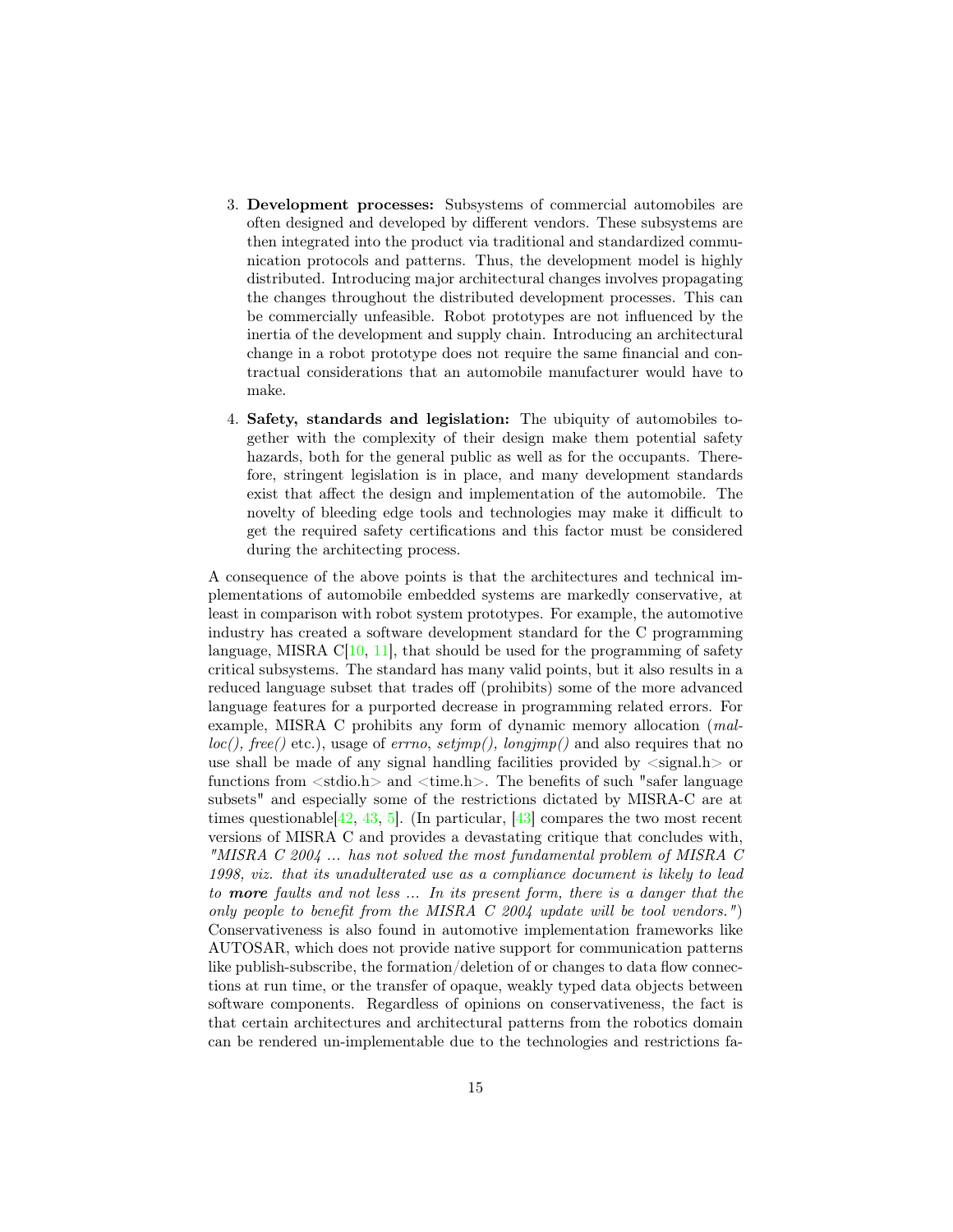vored by the automotive industry in practice. For example, it would be difficult to adopt an architecture where dataflow ports between components are created, re-routed or destroyed dynamically during runtime, or where the types and sizes of data structures exchanged between components cannot be statically specified in advance. Such facilities are quite common in architectures for autonomy, artificial intelligence, cognition and robotics and are sometimes central to their designs.

Another important distinction between automotive and robotics architectures is that automotive architectures lack system level, central software processes that orchestrate the functioning of the vehicle as a whole. Rather, the emphasis is on subsystems; automotive embedded systems mostly focus on physical subsystems in the vehicle e.g. engine, brakes, transmission etc. The architecture comprises of embedded subsystems that cater to or are responsible for these physical subsystems. Thus, there exists the Engine Management ECU, the Anti-lock Brake System ECU, the Automatic Transmission ECU and so on. These ECUs and their place in the logical hierarchy of existing automo-tive architectures are shown in Figure [2.](#page-16-0) The Figure illustrates that the ECUs are present at the lowermost layer of the logical hierarchy. It also shows that there are some functions, like traction control, park assist etc. that may utilize more than one ECU and these are logically placed above the layer that contains the individual ECUs. Functions like these are a 'thin layer' on top of the ECUs; their place in the logical hierarchy is a result of necessity (they have to be where they are, because they can not be any lower down i.e. isolated within one of the existing ECUs). As shown in Figure [2,](#page-16-0) there exists no comprehensive



<span id="page-16-0"></span>Figure 2: Logical hierarchy for an automobile

logic on top of this layer that drives the ECUs in accordance with some system level goals. Rather, each ECU 'does its own thing', perhaps with some limited interaction with other ECUs.

The bottom up approach to automotive architecture that is evident so far must be complemented with top down thinking of systems, which is missing. In contrast, architectures for (mobile) robots often have a strong top-down aspect and are designed around system level notions of functionality, like motion,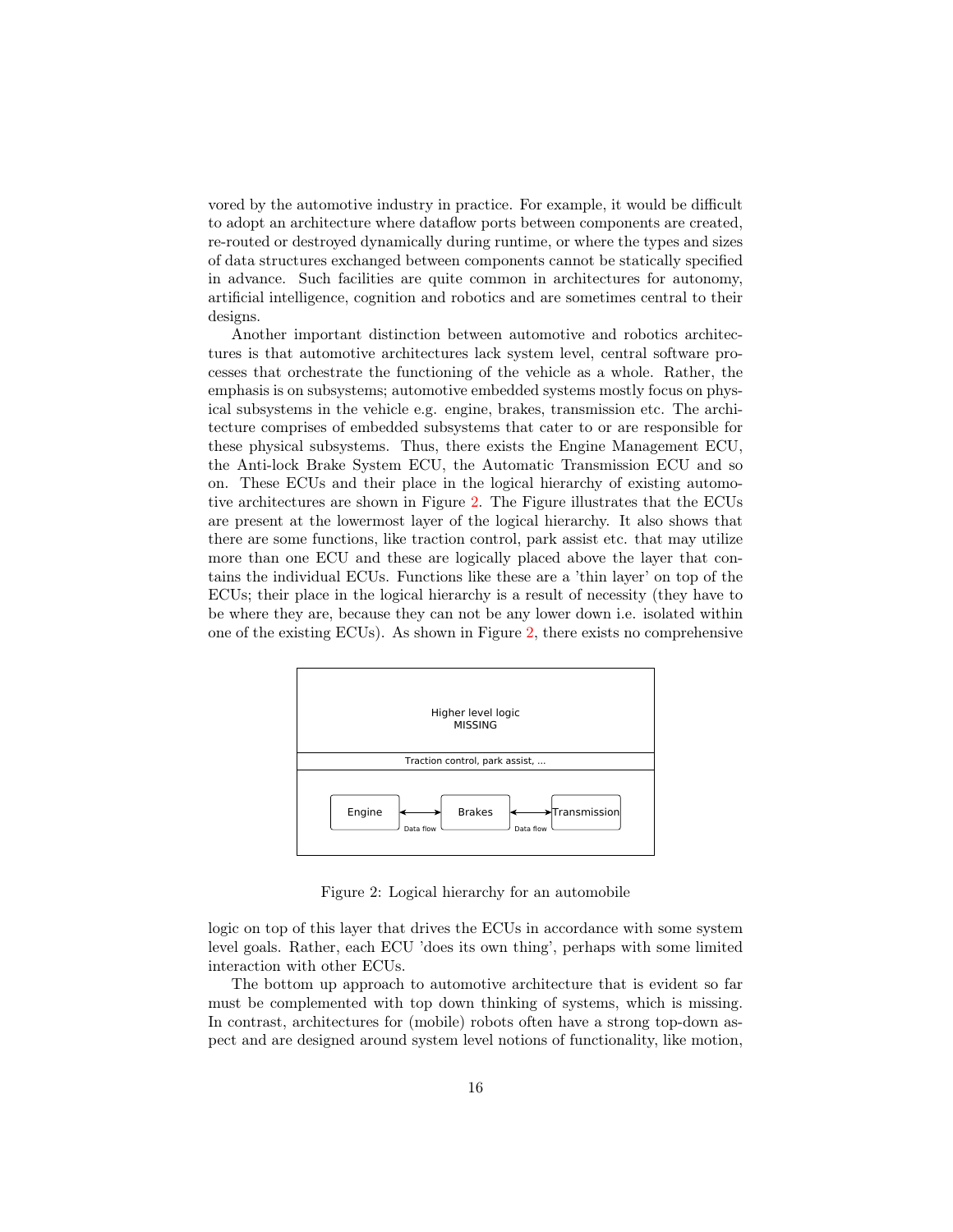navigation, task planning etc.

If we think of a car as a mobile robot, how would its architecture look like? One example is shown in Figure [3](#page-17-0) , which primarily shows the logical elements



<span id="page-17-0"></span>Figure 3: Logical architecture for a robotic car

involved in vehicle motion. There are two main elements involved: one for generating a motion vector and another for making the vehicle move along the generated motion vector. The motion vector generator, referred to as the 'Active safety driver' is the element that at all times provides the motion vector to be realized. This element can, in the simplest case, use inputs from the accelerator, brake and steering wheel to generate the basic motion vector setpoint. This basic setpoint can then be modified based on the current driving situation, subsystem states, operational constraints, physical laws etc. It is referred to as 'Active Safety Driver' because it can override or saturate inputs which are determined to be unsafe for the current operating situation. For advanced functionality, arbitration can be performed between the basic pedal and steering inputs, and inputs from a navigation/planning subsystem and/or a cooperative driving subsystem. The motion vector which is eventually generated after considering all necessary inputs and factors is then handed over to the subsystem that can move the vehicle along that vector. This subsystem internally utilizes the physical subsystems like engine, brakes and the transmission. At all time, data is constantly exchanged with an element representing the internal and external environment. Further, it is even possible to think of motion vector execution as a 'platform service' and the motion vector generation as an application running on top of this platform. Comparison of Figure [3](#page-17-0) to Figure [2,](#page-16-0) shows that the Engine, Brake and Transmission ECUs (i.e. the lowermost layer in the Figure [2\)](#page-16-0) are abstracted in the Motion Vector Execution component of Figure [3,](#page-17-0) which precisely emphasizes the higher level logic that was deemed missing in Figure [2.](#page-16-0)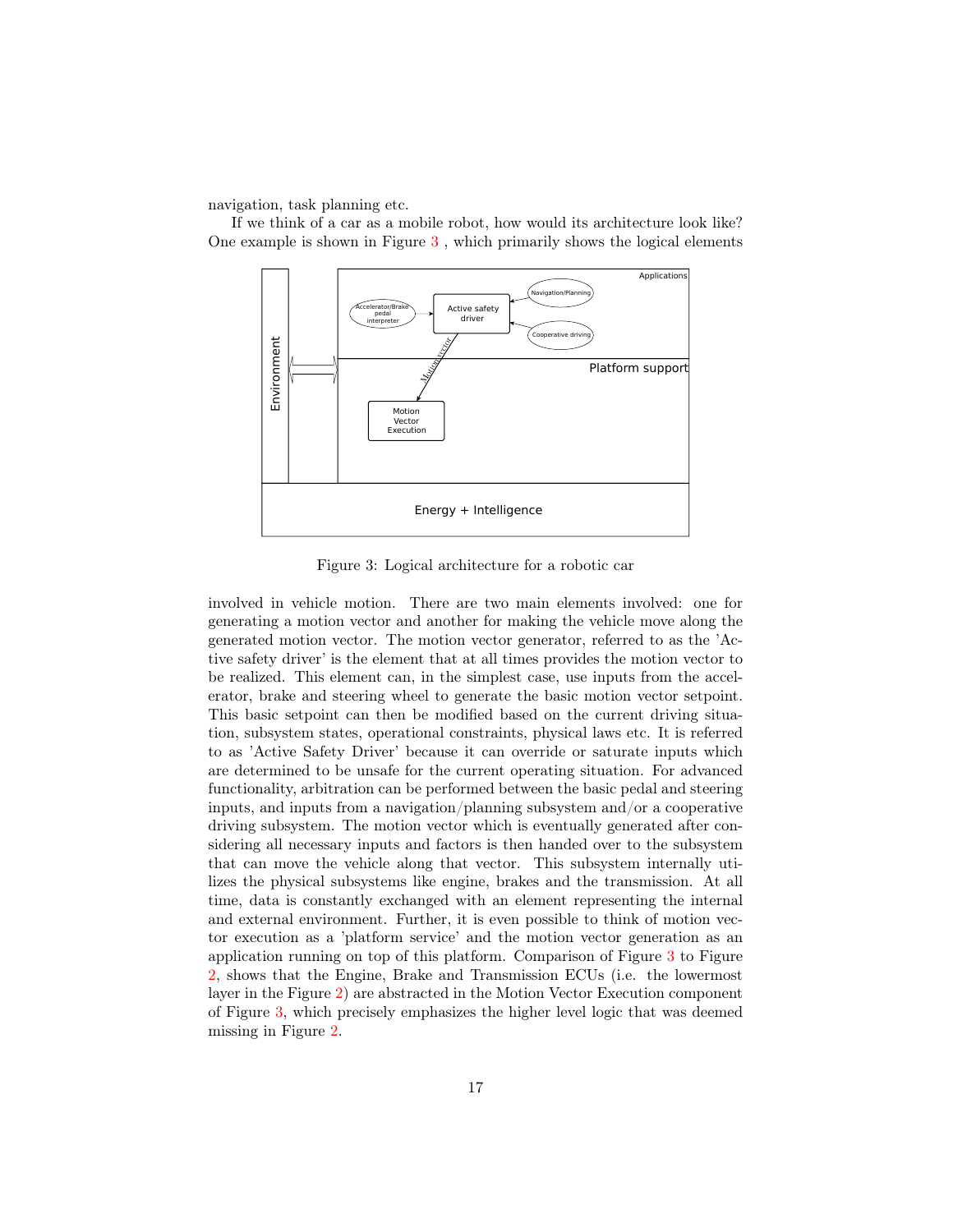As automobiles become more autonomous, it is likely that more and more system level logic needs to be incorporated and the functionality of existing ECUs will be shuffled around to fit a top down driven, system oriented architecture. However, considerations of legacy make it difficult to begin with clean implementations of such a top down architecture. Therefore, there need to be ways to migrate the implementations of existing, bottom up architectures towards a top down architecture that is conceptually 'designed-from-scratch'.

## <span id="page-18-0"></span>Bibliography

- <span id="page-18-12"></span>[1] Response to 'The Rise and Fall of CORBA' by Michi Henning, . URL <http://www.dre.vanderbilt.edu/~schmidt/corba-response.html>.
- <span id="page-18-11"></span>[2] CORBA, . URL <http://www.corba.org/>.
- <span id="page-18-2"></span>[3] IBM Unveils New Autonomic Computing Deployment Model. URL [http:](http://www-03.ibm.com/press/us/en/pressrelease/464.wss) [//www-03.ibm.com/press/us/en/pressrelease/464.wss](http://www-03.ibm.com/press/us/en/pressrelease/464.wss).
- <span id="page-18-10"></span>[4] Ice-E. URL <http://zeroc.com/icee/index.html>.
- <span id="page-18-15"></span>[5] Comments on the MISRA C coding guidelines. URL [http://www.knosof.](http://www.knosof.co.uk/misracom.html) [co.uk/misracom.html](http://www.knosof.co.uk/misracom.html).
- <span id="page-18-7"></span>[6] The OMG Data Distribution Portal. URL [http://portals.omg.org/](http://portals.omg.org/dds/) [dds/](http://portals.omg.org/dds/).
- <span id="page-18-3"></span>[7] The Player Project. URL <http://playerstage.sourceforge.net/>.
- <span id="page-18-5"></span>[8] ROS: The Robot Operating System. URL <http://www.ros.org>.
- <span id="page-18-9"></span>[9] The Internet Communications Engine (ICE). URL [http://www.zeroc.](http://www.zeroc.com/ice.html) [com/ice.html](http://www.zeroc.com/ice.html).
- <span id="page-18-13"></span>[10] MISRA-C:2004 Guidelines for the use of the C language in critical systems. 2004. ISBN 0 9524156 2 3.
- <span id="page-18-14"></span>[11] Guidelines for the use of the programming language C in vehicle based systems, 2004. URL [http://www.misra-c.com/MISRAChome/tabid/181/](http://www.misra-c.com/MISRAChome/tabid/181/Default.aspx) [Default.aspx](http://www.misra-c.com/MISRAChome/tabid/181/Default.aspx).
- <span id="page-18-6"></span>[12] Orocos RTT and ROS integrated, 2009. URL [http://www.willowgarage.](http://www.willowgarage.com/blog/2009/06/10/orocos-rtt-and-ros-integrated) [com/blog/2009/06/10/orocos-rtt-and-ros-integrated](http://www.willowgarage.com/blog/2009/06/10/orocos-rtt-and-ros-integrated).
- <span id="page-18-4"></span>[13] Open Robot Control Software. http://www.orocos.org, 2011. URL [http:](http://www.orocos.org) [//www.orocos.org](http://www.orocos.org).
- <span id="page-18-8"></span>[14] ZeroMQ: The Intelligent Transport Layer http://www.zeromq.org/, 2012. URL <http://www.zeromq.org/>.
- <span id="page-18-1"></span>[15] AUTOSAR Consortium, 2013. URL <http://www.autosar.org>.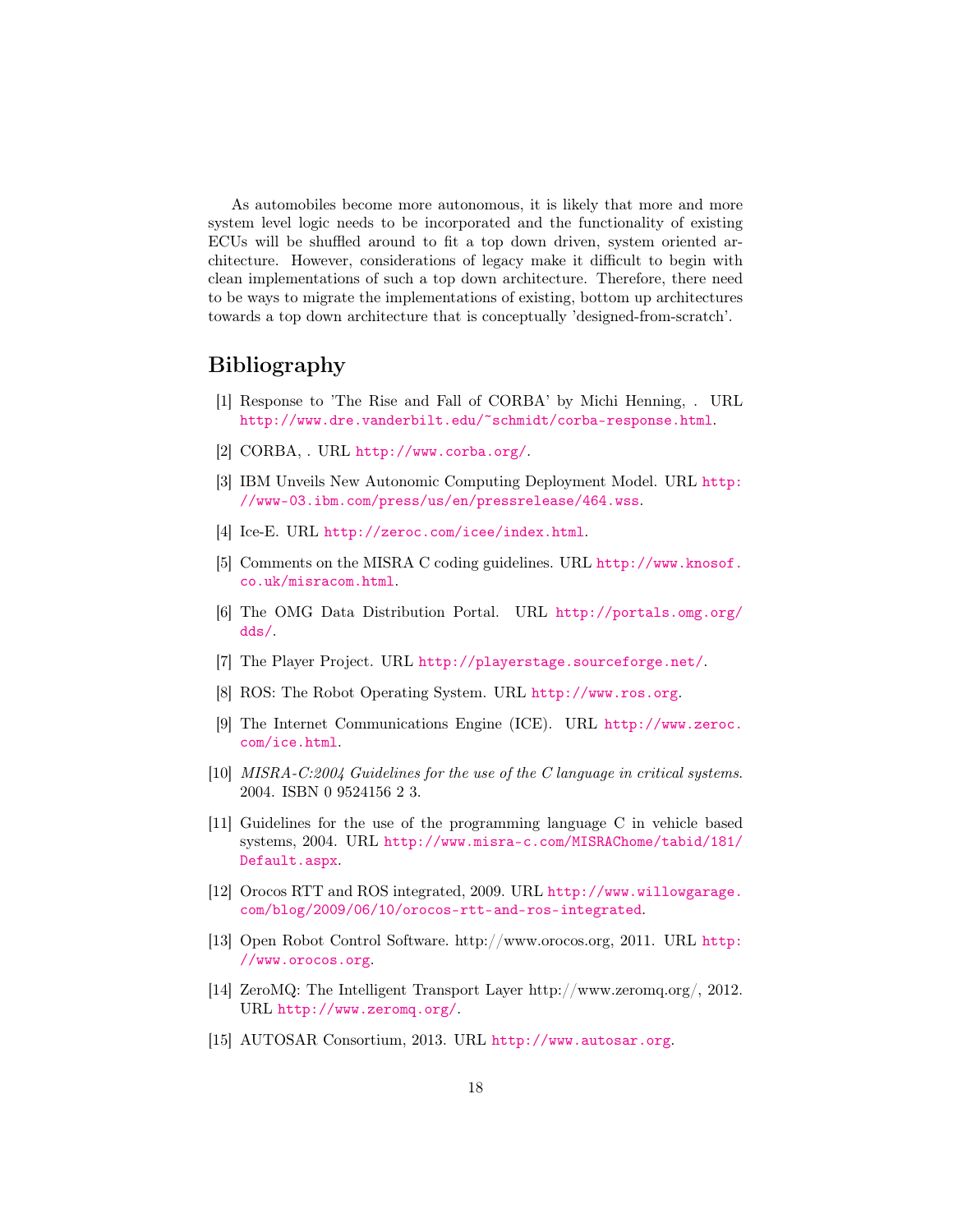- <span id="page-19-9"></span>[16] GENESYS - GENeric Embedded SYStem Platform, 2013. URL [http:](http://www.genesys-platform.eu/) [//www.genesys-platform.eu/](http://www.genesys-platform.eu/).
- <span id="page-19-4"></span>[17] J. Albus. Outline for a theory of intelligence. Systems, Man and  $Cybernetics, \quad IEEE \quad Transactions \quad \ldots, \quad 21(3):473-509, \quad 1991. \qquad ISSN$ 00189472. doi: 10.1109/21.97471. URL [http://ieeexplore.](http://ieeexplore.ieee.org/lpdocs/epic03/wrapper.htm?arnumber=97471 http://ieeexplore.ieee.org/xpls/abs_all.jsp?arnumber=97471) [ieee.org/lpdocs/epic03/wrapper.htm?arnumber=97471http:](http://ieeexplore.ieee.org/lpdocs/epic03/wrapper.htm?arnumber=97471 http://ieeexplore.ieee.org/xpls/abs_all.jsp?arnumber=97471) [//ieeexplore.ieee.org/xpls/abs\\_all.jsp?arnumber=97471](http://ieeexplore.ieee.org/lpdocs/epic03/wrapper.htm?arnumber=97471 http://ieeexplore.ieee.org/xpls/abs_all.jsp?arnumber=97471).
- <span id="page-19-5"></span>[18] J Albus. The engineering of mind. *Information Sciences*, 117(1-2):1-18, July 1999. ISSN 00200255. doi: 10.1016/S0020-0255(98)10102-0. URL <http://linkinghub.elsevier.com/retrieve/pii/S0020025598101020>.
- <span id="page-19-2"></span>[19] J. Albus and F.G. Proctor. A reference model architecture for intelligent hybrid control systems. In Proceedings of the 1996 Triennial World Congress, International Federation of Automatic Control (IFAC), 1996. URL <http://www.isd.mel.nist.gov/documents/albus/ifac13.pdf>.
- <span id="page-19-7"></span>[20] James S Albus, Ronald Lumia, J Fiala, A J Wavering, and Harry G Mc-Cain. NASREM - The NASA/NBS Standard Reference Model for Telerobot Control System Architecture. In proceedings of the 20th International Symposium on Industrial Robots, number NIST 1235. NIST, 1989.
- <span id="page-19-6"></span>[21] J.S. Albus. A reference model architecture for intelligent systems design. An introduction to intelligent and autonomous control, pages 27– 56, 1993. URL [http://www.isd.mel.nist.gov/documents/albus/Ref\\_](http://www.isd.mel.nist.gov/documents/albus/Ref_Model_Arch345.pdf) [Model\\_Arch345.pdf](http://www.isd.mel.nist.gov/documents/albus/Ref_Model_Arch345.pdf).
- <span id="page-19-8"></span>[22] John R Anderson, Daniel Bothell, Michael D Byrne, Scott Douglass, Christian Lebiere, and Yulin Qin. An integrated theory of the mind. Psychological review, 111(4):1036–60, October 2004. ISSN 0033-295X. doi: 10.1037/0033-295X.111.4.1036. URL [http://www.ncbi.nlm.nih.](http://www.ncbi.nlm.nih.gov/pubmed/15482072) [gov/pubmed/15482072](http://www.ncbi.nlm.nih.gov/pubmed/15482072).
- <span id="page-19-0"></span>[23] Richard Anthony, Dejiu Chen, Martin Törngren, Detlef Scholle, and Martin Sanfridson. Autonomic Middleware for Automotive Embedded Systems. In Athanasios V. Vasilakos, Manish Parashar, Stamatis Karnouskos, and Witold Pedrycz, editors, Autonomic Communication. Springer US, Boston, MA, 2009. ISBN 978-0-387-09752-7. doi: 10.1007/978-0-387-09753-4. URL <http://www.springerlink.com/index/10.1007/978-0-387-09753-4>.
- <span id="page-19-3"></span>[24] PJ Antsaklis, KM Passino, and SJ Wang. Towards intelligent autonomous control systems: Architecture and fundamental issues. Journal of Intelligent & Robotic Systems, pages 315-342, 1989. URL [http://www.](http://www.springerlink.com/index/P86Q5832418GT7W7.pdf) [springerlink.com/index/P86Q5832418GT7W7.pdf](http://www.springerlink.com/index/P86Q5832418GT7W7.pdf).
- <span id="page-19-1"></span>[25] Anthony J Barbera, James S Albus, and Leonard S Haynes. RCS : The NBS Real -Time Control System. 1984.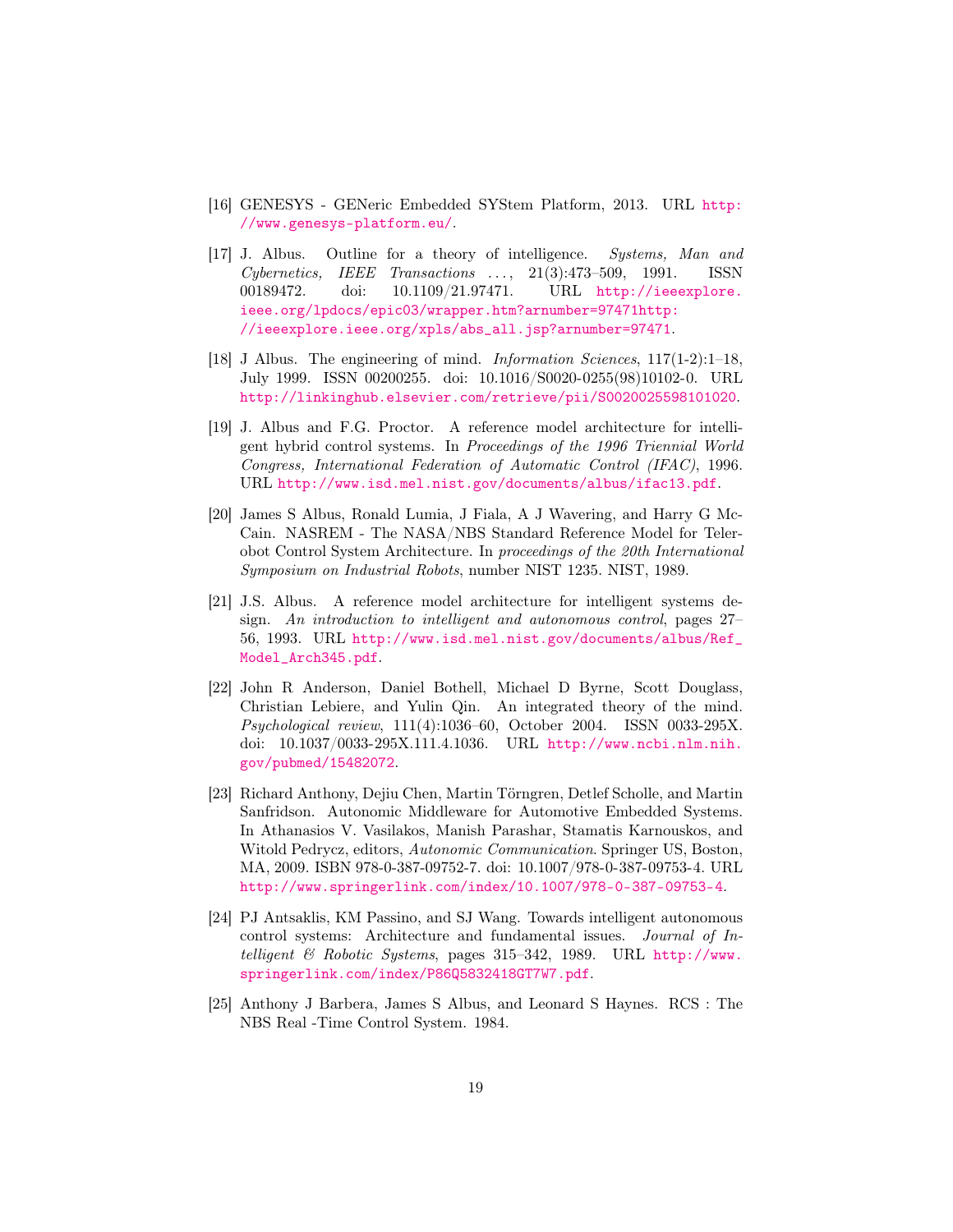- <span id="page-20-7"></span>[26] R. Brooks. A robust layered control system for a mobile robot. IEEE Journal on Robotics and Automation, 2(1):14–23, 1986. ISSN 0882-4967. doi: 10.1109/JRA.1986.1087032. URL [http://ieeexplore.ieee.org/](http://ieeexplore.ieee.org/lpdocs/epic03/wrapper.htm?arnumber=1087032) [lpdocs/epic03/wrapper.htm?arnumber=1087032](http://ieeexplore.ieee.org/lpdocs/epic03/wrapper.htm?arnumber=1087032).
- <span id="page-20-0"></span>[27] Manfred Broy, Ingolf H. Kruger, Alexander Pretschner, and Christian Salzmann. Engineering Automotive Software. Proceedings of the IEEE, 95 (2):356–373, February 2007. ISSN 0018-9219. doi: 10.1109/JPROC.2006. 888386. URL [http://papers.sae.org/r-361http://ieeexplore.ieee.](http://papers.sae.org/r-361 http://ieeexplore.ieee.org/lpdocs/epic03/wrapper.htm?arnumber=4142919) [org/lpdocs/epic03/wrapper.htm?arnumber=4142919](http://papers.sae.org/r-361 http://ieeexplore.ieee.org/lpdocs/epic03/wrapper.htm?arnumber=4142919).
- <span id="page-20-8"></span>[28] H. Bruyninckx. Open robot control software: the OROCOS project. Proceedings 2001 ICRA. IEEE International Conference on Robotics and Automation (Cat. No.01CH37164), 3:2523–2528, 2001. doi: 10.1109/ ROBOT.2001.933002. URL [http://ieeexplore.ieee.org/lpdocs/](http://ieeexplore.ieee.org/lpdocs/epic03/wrapper.htm?arnumber=933002) [epic03/wrapper.htm?arnumber=933002](http://ieeexplore.ieee.org/lpdocs/epic03/wrapper.htm?arnumber=933002).
- <span id="page-20-3"></span>[29] D Chen, R Johansson, H Lönn, H Blom, M Walker, Y Papadopoulos, S Torchiaro, F Tagliabo, and A Sandberg. Integrated safety and architecture modeling for automotive embedded systems\*. e  $\mathcal{C}i$  i Elektrotechnik und Informationstechnik, 128(6):196–202, June 2011. ISSN 0932-383X. doi: 10.1007/s00502-011-0007-7. URL [http://www.springerlink.com/](http://www.springerlink.com/index/10.1007/s00502-011-0007-7) [index/10.1007/s00502-011-0007-7](http://www.springerlink.com/index/10.1007/s00502-011-0007-7).
- <span id="page-20-4"></span>[30] DJ Chen and R Anthony. An architectural approach to autonomics and selfmanagement of automotive embedded electronic systems. In  $\Delta th$  European Congres ERTS (Embedded Real Time Software), pages 1–8, 2008. URL <http://kth.diva-portal.org/smash/record.jsf?pid=diva2:497311>.
- <span id="page-20-2"></span>[31] Philippe Automotive Cuenot, Patrick Frey, Rolf Johansson, Henrik Lönn, Martin Törngren, and Carl-Johan Sjöstedt. Engineering support for automotive embedded systems - Beyond AUTOSAR. (May):2008–2008, 2008.
- <span id="page-20-6"></span>[32] EW DAVID and LM KAREN. Planning and reacting in uncertain and dynamic environments. Journal of Experimental  $\mathcal{C}$  Theoretical Artificial Intelligence, 1995. URL [http://www.tandfonline.com/doi/abs/10.1080/](http://www.tandfonline.com/doi/abs/10.1080/09528139508953802) [09528139508953802](http://www.tandfonline.com/doi/abs/10.1080/09528139508953802).
- <span id="page-20-1"></span>[33] M. Di Natale and A.L. Sangiovanni-Vincentelli. Moving From Federated to Integrated Architectures in Automotive: The Role of Standards, Methods and Tools. Proceedings of the IEEE, 98(4):603–620, April 2010. ISSN 0018- 9219. doi: 10.1109/JPROC.2009.2039550. URL [http://ieeexplore.](http://ieeexplore.ieee.org/xpls/abs_all.jsp?arnumber=5440059 http://ieeexplore.ieee.org/lpdocs/epic03/wrapper.htm?arnumber=5440059) [ieee.org/xpls/abs\\_all.jsp?arnumber=5440059http://ieeexplore.](http://ieeexplore.ieee.org/xpls/abs_all.jsp?arnumber=5440059 http://ieeexplore.ieee.org/lpdocs/epic03/wrapper.htm?arnumber=5440059) [ieee.org/lpdocs/epic03/wrapper.htm?arnumber=5440059](http://ieeexplore.ieee.org/xpls/abs_all.jsp?arnumber=5440059 http://ieeexplore.ieee.org/lpdocs/epic03/wrapper.htm?arnumber=5440059).
- <span id="page-20-5"></span>[34] W. Duch, R.J. Oentaryo, and M. Pasquier. Cognitive Architectures: Where do we go from here? In *Artificial general intelligence*, 2008. URL [http://books.google.com/books?hl=en&lr=&id=a\\_ZR81Z25z0C&](http://books.google.com/books?hl=en&lr=&id=a_ZR81Z25z0C&oi=fnd&pg=PA122&dq=Cognitive+Architectures+:+Where+do+we+go+from+here+?&ots=n15Trrs_KI&sig=rcL8hcj_ZN5k-84oBZiCvQXP_wE)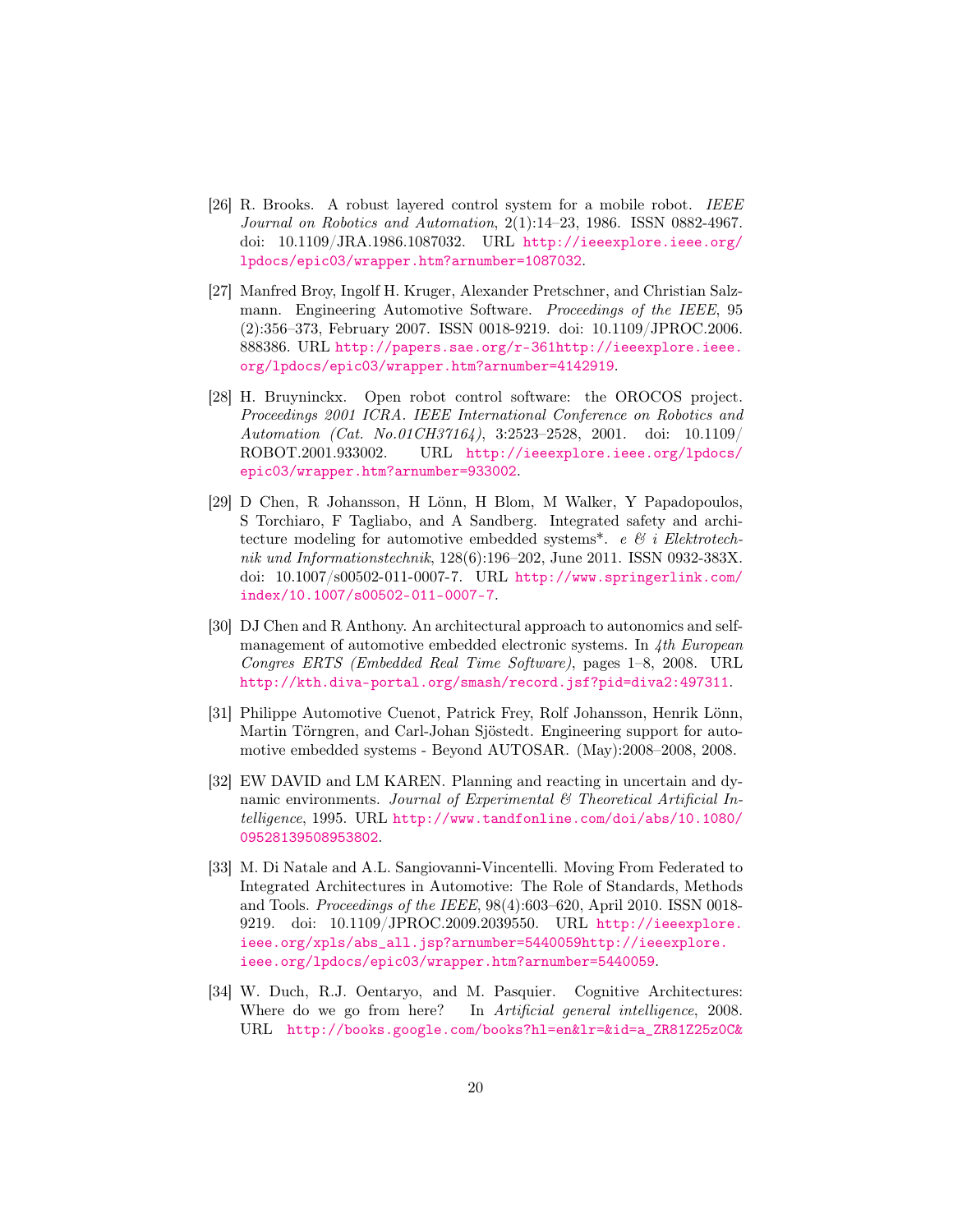[oi=fnd&pg=PA122&dq=Cognitive+Architectures+:+Where+do+we+go+](http://books.google.com/books?hl=en&lr=&id=a_ZR81Z25z0C&oi=fnd&pg=PA122&dq=Cognitive+Architectures+:+Where+do+we+go+from+here+?&ots=n15Trrs_KI&sig=rcL8hcj_ZN5k-84oBZiCvQXP_wE) [from+here+?&ots=n15Trrs\\_KI&sig=rcL8hcj\\_ZN5k-84oBZiCvQXP\\_wE](http://books.google.com/books?hl=en&lr=&id=a_ZR81Z25z0C&oi=fnd&pg=PA122&dq=Cognitive+Architectures+:+Where+do+we+go+from+here+?&ots=n15Trrs_KI&sig=rcL8hcj_ZN5k-84oBZiCvQXP_wE).

- <span id="page-21-1"></span>[35] Ulrik Eklund, Örjan Askerdal, Johan Granholm, Anders Alminger, and Jakob Axelsson. Experience of introducing reference architectures in the development of automotive electronic systems. In Proceedings of the second international workshop on Software engineering for automotive systems - SEAS '05, pages 1–6, New York, New York, USA, 2005. ACM Press. ISBN 1595931287. doi: 10.1145/1083190.1083195. URL [http://portal.acm.](http://portal.acm.org/citation.cfm?doid=1083190.1083195) [org/citation.cfm?doid=1083190.1083195](http://portal.acm.org/citation.cfm?doid=1083190.1083195).
- <span id="page-21-3"></span>[36] Ayssam Elkady and Tarek Sobh. Robotics Middleware: A Comprehensive Literature Survey and Attribute-Based Bibliography. Journal of Robotics, 2012:1–15, 2012. ISSN 1687-9600. doi: 10.1155/2012/959013. URL [http:](http://www.hindawi.com/journals/jr/2012/959013/) [//www.hindawi.com/journals/jr/2012/959013/](http://www.hindawi.com/journals/jr/2012/959013/).
- <span id="page-21-5"></span>[37] Paul Fitzpatrick, Giorgio Metta, and Lorenzo Natale. Towards longlived robot genes. Robotics and Autonomous Systems, 56(1):29–45, January 2008. ISSN 09218890. doi: 10.1016/j.robot.2007.09.014. URL <http://linkinghub.elsevier.com/retrieve/pii/S0921889007001364>.
- <span id="page-21-6"></span>[38] Brian Ford, Peter Bull, and Alan Grigg. Adaptive architectures for future highly dependable, real-time systems. In 7th Annual Conference on Systems Engineering Research, volume 2009, 2009. URL [http://research.](http://research.rti.com/sites/default/files/2007_brian_ford_adaptive_arch_for_future_highly_dependant_RT_systems_S08-45.pdf) [rti.com/sites/default/files/2007\\_brian\\_ford\\_adaptive\\_arch\\_](http://research.rti.com/sites/default/files/2007_brian_ford_adaptive_arch_for_future_highly_dependant_RT_systems_S08-45.pdf) [for\\_future\\_highly\\_dependant\\_RT\\_systems\\_S08-45.pdf](http://research.rti.com/sites/default/files/2007_brian_ford_adaptive_arch_for_future_highly_dependant_RT_systems_S08-45.pdf).
- <span id="page-21-0"></span>[39] Simon Fürst, B M W Group, Jürgen Mössinger, Stefan Bunzel, Thomas Weber, Frank Kirschke-biller, Ford Motor Company, Klaus Lange, and Volkswagen Ag. AUTOSAR - A Worldwide Standard is on the Road. VDI Congress, pages  $1-16$ , 2009. URL [http://www.win.tue.nl/~mvdbrand/](http://www.win.tue.nl/~mvdbrand/courses/sse/0910/AUTOSAR.pdf) [courses/sse/0910/AUTOSAR.pdf](http://www.win.tue.nl/~mvdbrand/courses/sse/0910/AUTOSAR.pdf).
- <span id="page-21-2"></span>[40] Erann Gat. Integrating planning and reacting in a heterogenous asynchronous architecture for controlling real-world mobile robots. aaai, pages 809–815, 1992.
- <span id="page-21-4"></span>[41] B Gerkey, RT Vaughan, and Andrew Howard. The player/stage project: Tools for multi-robot and distributed sensor systems. In Proceedings of the International Conference on Advanced Robotics (ICAR), number Icar, pages 317–323, 2003. URL [http://robotics.usc.edu/~gerkey/](http://robotics.usc.edu/~gerkey/research/final_papers/icar03-player.pdf) [research/final\\_papers/icar03-player.pdf](http://robotics.usc.edu/~gerkey/research/final_papers/icar03-player.pdf).
- <span id="page-21-7"></span>[42] Les Hatton. Safer language subsets: an overview and a case history, MISRA C. Information and Software Technology, 46(7):465–472, June 2004. ISSN 09505849. doi: 10.1016/j.infsof.2003.09.016. URL [http://linkinghub.](http://linkinghub.elsevier.com/retrieve/pii/S0950584903002076) [elsevier.com/retrieve/pii/S0950584903002076](http://linkinghub.elsevier.com/retrieve/pii/S0950584903002076).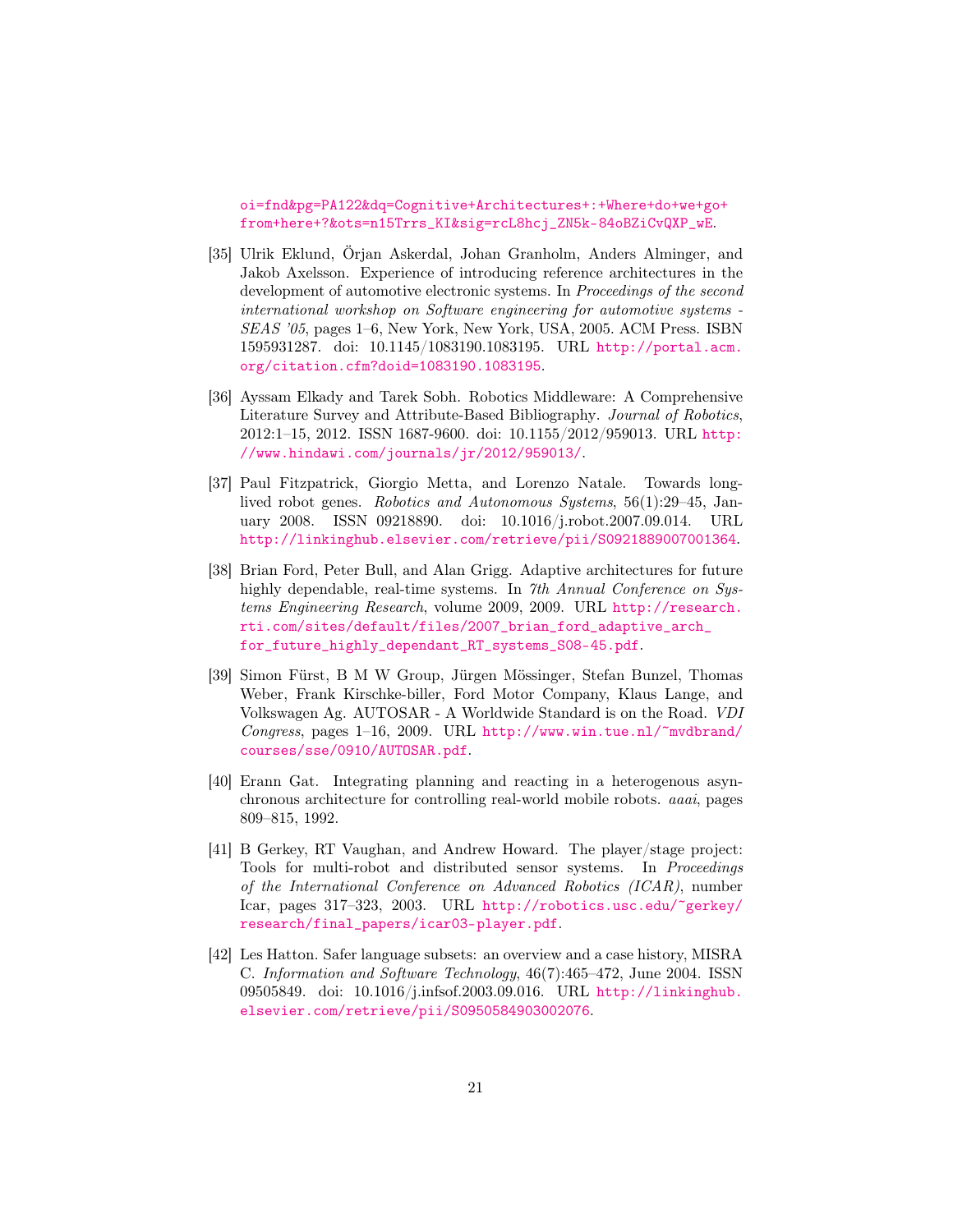- <span id="page-22-10"></span>[43] Les Hatton. Language subsetting in an industrial context: A comparison of MISRA C 1998 and MISRA C 2004. Information and Software Technology, 49(5):475–482, May 2007. ISSN 09505849. doi: 10.1016/j. infsof.2006.07.004. URL [http://linkinghub.elsevier.com/retrieve/](http://linkinghub.elsevier.com/retrieve/pii/S0950584906000991) [pii/S0950584906000991](http://linkinghub.elsevier.com/retrieve/pii/S0950584906000991).
- <span id="page-22-1"></span>[44] N. Hawes, J.L. Wyatt, and A. Sloman. An Architecture Schema for Embodied Cognitive Systems. School of Computer Science, University of Birmingham, 2006.
- <span id="page-22-5"></span>[45] Nick Hawes, Michael Zillich, and Jeremy Wyatt. BALT & CAST: Middleware for Cognitive Robotics. In RO-MAN 2007 - The 16th IEEE International Symposium on Robot and Human Interactive Communication, pages 998–1003. IEEE, 2007. ISBN 978-1-4244-1634-9. doi: 10.1109/ROMAN.2007.4415228. URL [http://ieeexplore.ieee.org/](http://ieeexplore.ieee.org/xpls/abs_all.jsp?arnumber=4415228 http://ieeexplore.ieee.org/lpdocs/epic03/wrapper.htm?arnumber=4415228) [xpls/abs\\_all.jsp?arnumber=4415228http://ieeexplore.ieee.org/](http://ieeexplore.ieee.org/xpls/abs_all.jsp?arnumber=4415228 http://ieeexplore.ieee.org/lpdocs/epic03/wrapper.htm?arnumber=4415228) [lpdocs/epic03/wrapper.htm?arnumber=4415228](http://ieeexplore.ieee.org/xpls/abs_all.jsp?arnumber=4415228 http://ieeexplore.ieee.org/lpdocs/epic03/wrapper.htm?arnumber=4415228).
- <span id="page-22-2"></span>[46] B Hayes-Roth. An architecture for adaptive intelligent systems. Artificial Intelligence, pages 1–49, 1995. URL [http://www.sciencedirect.com/](http://www.sciencedirect.com/science/article/pii/000437029400004K) [science/article/pii/000437029400004K](http://www.sciencedirect.com/science/article/pii/000437029400004K).
- <span id="page-22-0"></span>[47] Barbara Hayes-Roth. A blackboard architecture for control. Artificial Intelligence, 26(3):251–321, July 1985. ISSN 00043702. doi: 10. 1016/0004-3702(85)90063-3. URL [http://linkinghub.elsevier.com/](http://linkinghub.elsevier.com/retrieve/pii/0004370285900633) [retrieve/pii/0004370285900633](http://linkinghub.elsevier.com/retrieve/pii/0004370285900633).
- <span id="page-22-7"></span>[48] M. Henning. A new approach to object-oriented middleware. IEEE Internet Computing, 8(1):66–75, January 2004. ISSN 1089-7801. doi: 10. 1109/MIC.2004.1260706. URL [http://ieeexplore.ieee.org/lpdocs/](http://ieeexplore.ieee.org/lpdocs/epic03/wrapper.htm?arnumber=1260706) [epic03/wrapper.htm?arnumber=1260706](http://ieeexplore.ieee.org/lpdocs/epic03/wrapper.htm?arnumber=1260706).
- <span id="page-22-8"></span>[49] Michi Henning. The rise and fall of CORBA. Technical Report June, 2006. URL <http://queue.acm.org/detail.cfm?id=1142044>.
- <span id="page-22-9"></span>[50] Michi Henning. Choosing middleware: Why performance and scalability do (and do not) matter, 2009. URL [www.zeroc.com/articles/](www.zeroc.com/articles/IcePerformanceWhitePaper.pdf) [IcePerformanceWhitePaper.pdf](www.zeroc.com/articles/IcePerformanceWhitePaper.pdf).
- <span id="page-22-6"></span>[51] Peter Hintjens and Martin Sustrik. ØMQ - Multithreading Magic. URL <http://www.zeromq.org/whitepapers:multithreading-magic>.
- <span id="page-22-3"></span>[52] MC Huebscher and JA McCann. A survey of autonomic computing-degrees, models, and applications. ACM Computing Survey, V:1–31, 2008. URL <https://dspace.ist.utl.pt/bitstream/2295/584880/1/Autonomic>.
- <span id="page-22-4"></span>[53] Sylvia Ilieva and Mario Zagar. GENESIS - A Framework for Global Engineering of Embedded Systems. Genesis, pages 87–93, 2008. doi: 10.1145/1370868.1370884. URL [http://www.mrtc.mdh.se/index.php?](http://www.mrtc.mdh.se/index.php?choice=publications&id=1424) [choice=publications&id=1424](http://www.mrtc.mdh.se/index.php?choice=publications&id=1424).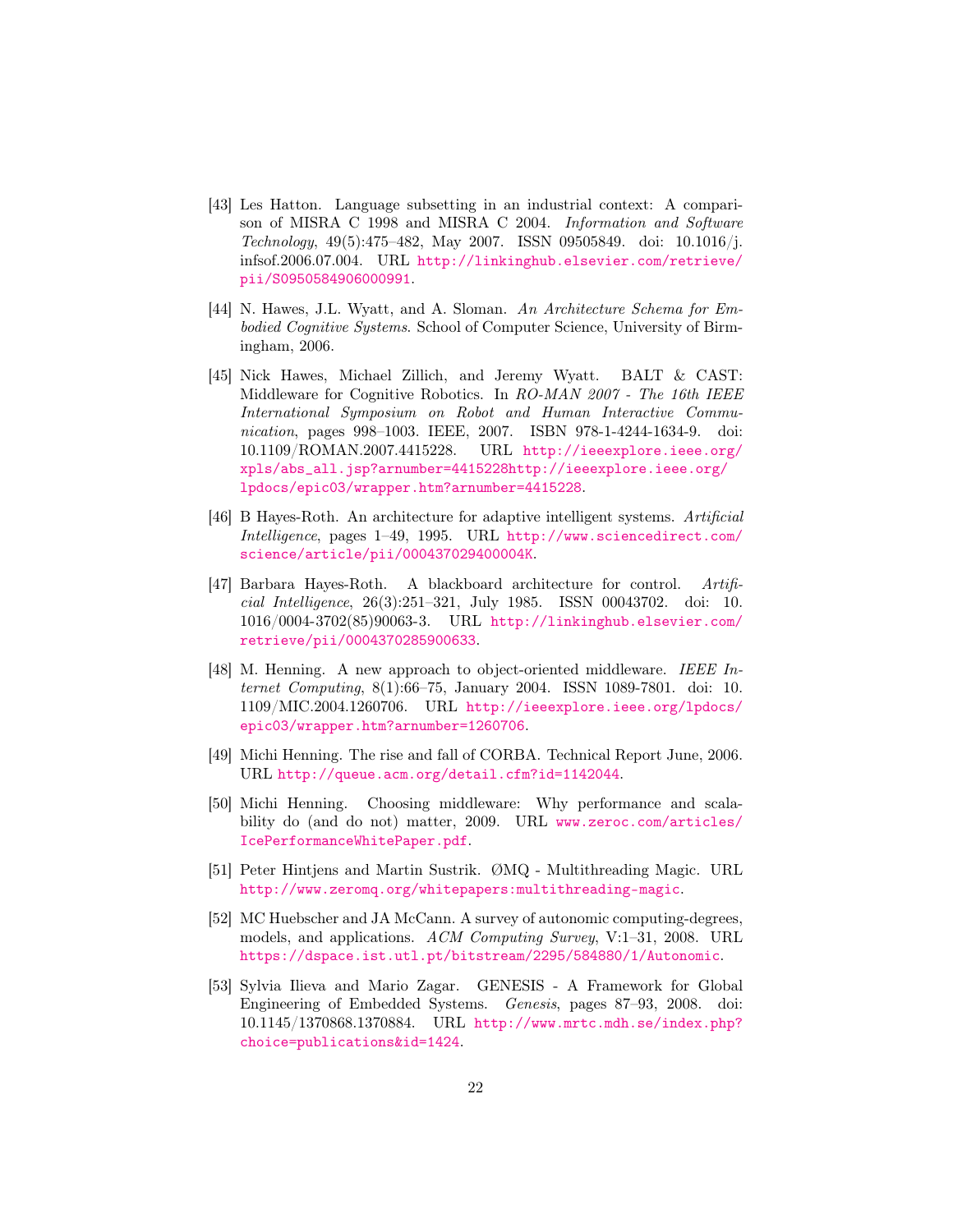- <span id="page-23-7"></span>[54] B Jacob, R Lanyon-Hogg, DK Nadgir, and AF Yassin. A practical guide to the IBM autonomic computing toolkit. 2004. URL [http://www.redbooks.](http://www.redbooks.ibm.com/redbooks/pdfs/sg246635.pdf) [ibm.com/redbooks/pdfs/sg246635.pdf](http://www.redbooks.ibm.com/redbooks/pdfs/sg246635.pdf).
- <span id="page-23-5"></span>[55] J.O. Kephart and D.M. Chess. The vision of autonomic computing. Computer, 36(1):41–50, January 2003. ISSN 0018-9162. doi: 10.1109/MC.2003. 1160055. URL [http://ieeexplore.ieee.org/lpdocs/epic03/wrapper.](http://ieeexplore.ieee.org/lpdocs/epic03/wrapper.htm?arnumber=1160055) [htm?arnumber=1160055](http://ieeexplore.ieee.org/lpdocs/epic03/wrapper.htm?arnumber=1160055).
- <span id="page-23-6"></span>[56] Jana Koehler and C Giblin. On autonomic computing architectures. Technical report, 2003. URL [https://www.zurich.ibm.com/pdf/csc/rz3487.](https://www.zurich.ibm.com/pdf/csc/rz3487.pdf) [pdf](https://www.zurich.ibm.com/pdf/csc/rz3487.pdf).
- <span id="page-23-8"></span>[57] Hermann Kopetz. The Complexity Challenge in Embedded System Design. In 2008 11th IEEE International Symposium on Object and Component-Oriented Real-Time Distributed Computing (ISORC), pages 3–12. IEEE, May 2008. ISBN 978-0-7695-3132-8. doi: 10.1109/ISORC.2008.14. URL [http://ieeexplore.ieee.org/xpls/abs\\_all.jsp?arnumber=](http://ieeexplore.ieee.org/xpls/abs_all.jsp?arnumber=4519555 http://ieeexplore.ieee.org/lpdocs/epic03/wrapper.htm?arnumber=4519555) [4519555http://ieeexplore.ieee.org/lpdocs/epic03/wrapper.htm?](http://ieeexplore.ieee.org/xpls/abs_all.jsp?arnumber=4519555 http://ieeexplore.ieee.org/lpdocs/epic03/wrapper.htm?arnumber=4519555) [arnumber=4519555](http://ieeexplore.ieee.org/xpls/abs_all.jsp?arnumber=4519555 http://ieeexplore.ieee.org/lpdocs/epic03/wrapper.htm?arnumber=4519555).
- <span id="page-23-9"></span>[58] James Kramer and Matthias Scheutz. Development environments for autonomous mobile robots: A survey. Autonomous Robots, pages 1–36, 2007. URL <http://www.springerlink.com/index/V57531724H624440.pdf>.
- <span id="page-23-3"></span>[59] J Laird. SOAR: An architecture for general intelligence. Artificial Intelligence, 33(1):1–64, September 1987. ISSN 00043702. doi: 10. 1016/0004-3702(87)90050-6. URL [http://linkinghub.elsevier.com/](http://linkinghub.elsevier.com/retrieve/pii/0004370287900506) [retrieve/pii/0004370287900506](http://linkinghub.elsevier.com/retrieve/pii/0004370287900506).
- <span id="page-23-4"></span>[60] Pat Langley and Dongkyu Choi. A unified cognitive architecture for physical agents. Proceedings of the National Conference on Artificial ..., 2006. URL <http://www.aaai.org/Papers/AAAI/2006/AAAI06-231.pdf>.
- <span id="page-23-1"></span>[61] Ola Larses. Architecting and Modeling Automotive Embedded Systems. PhD thesis, Royal Institute of Technology, Stockholm, Sweden, 2005. URL [http:](http://scholar.google.com/scholar?hl=en&btnG=Search&q=intitle:Architecting+and+Modeling+Automotive+Embedded+Systems#0) [//scholar.google.com/scholar?hl=en&btnG=Search&q=intitle:](http://scholar.google.com/scholar?hl=en&btnG=Search&q=intitle:Architecting+and+Modeling+Automotive+Embedded+Systems#0) [Architecting+and+Modeling+Automotive+Embedded+Systems#0](http://scholar.google.com/scholar?hl=en&btnG=Search&q=intitle:Architecting+and+Modeling+Automotive+Embedded+Systems#0).
- <span id="page-23-0"></span>[62] G. Leen and D. Heffernan. Expanding automotive electronic systems. Computer, 35(1):88–93, 2002. ISSN 00189162. doi: 10.1109/2. 976923. URL [http://ieeexplore.ieee.org/lpdocs/epic03/wrapper.](http://ieeexplore.ieee.org/lpdocs/epic03/wrapper.htm?arnumber=976923) [htm?arnumber=976923](http://ieeexplore.ieee.org/lpdocs/epic03/wrapper.htm?arnumber=976923).
- <span id="page-23-2"></span>[63] N. Medvidovic and R.N. Taylor. A classification and comparison framework for software architecture description languages. IEEE Transactions on Software Engineering, 26(1):70–93, 2000. ISSN 00985589. doi: 10.1109/32. 825767. URL [http://ieeexplore.ieee.org/lpdocs/epic03/wrapper.](http://ieeexplore.ieee.org/lpdocs/epic03/wrapper.htm?arnumber=825767) [htm?arnumber=825767](http://ieeexplore.ieee.org/lpdocs/epic03/wrapper.htm?arnumber=825767).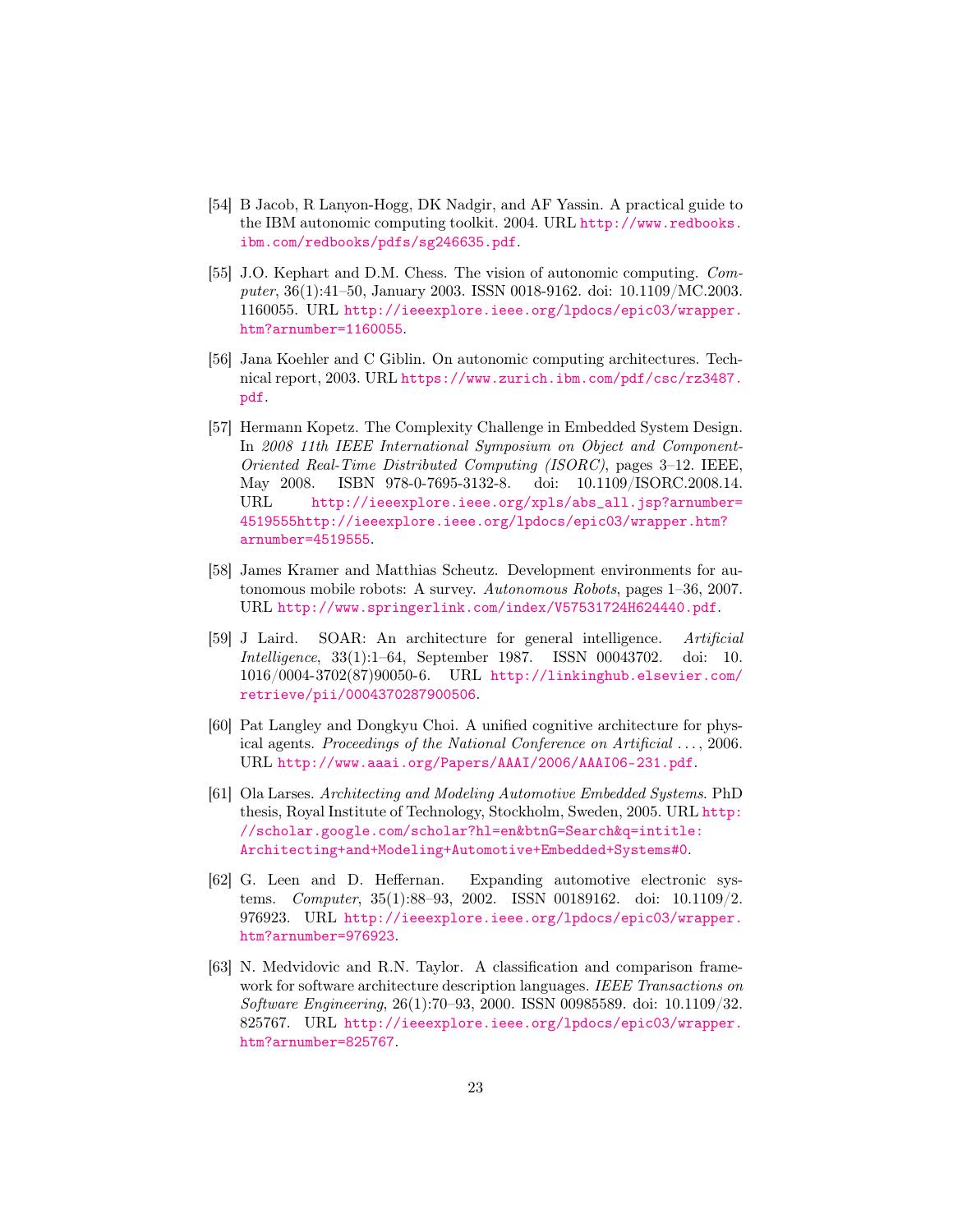- <span id="page-24-2"></span>[64] M.D. Mesarovic, D. Macko, and Y. Takahara. Theory of Hierarchical, Multilevel Systems. Academic Press, 1970.
- <span id="page-24-7"></span>[65] Giorgio Metta, Paul Fitzpatrick, and Lorenzo Natale. Yarp: Yet another robot platform. Journal on Advanced Robotics, 3(1):43– 48, 2006. URL [http://www.intechopen.com/source/pdfs/4161/](http://www.intechopen.com/source/pdfs/4161/InTech-Yarp_yet_another_robot_platform.pdf) [InTech-Yarp\\_yet\\_another\\_robot\\_platform.pdf](http://www.intechopen.com/source/pdfs/4161/InTech-Yarp_yet_another_robot_platform.pdf).
- <span id="page-24-8"></span>[66] Giorgio Metta, Paul Fitzpatrick, and Lorenzo Natale. YARP: Yet Another Robot platform, 2006. URL [http://eris.liralab.it/yarp/http:](http://eris.liralab.it/yarp/ http://www.intechopen.com/source/pdfs/4161/InTech-Yarp_yet_another_robot_platform.pdf) [//www.intechopen.com/source/pdfs/4161/InTech-Yarp\\_yet\\_](http://eris.liralab.it/yarp/ http://www.intechopen.com/source/pdfs/4161/InTech-Yarp_yet_another_robot_platform.pdf) [another\\_robot\\_platform.pdf](http://eris.liralab.it/yarp/ http://www.intechopen.com/source/pdfs/4161/InTech-Yarp_yet_another_robot_platform.pdf).
- <span id="page-24-4"></span>[67] A Meystel. Architectures for intelligent control systems: The science of autonomous intelligence. In Proceedings of 8th IEEE International Symposium on Intelligent Control, pages 42–48. IEEE. ISBN 0-7803-1206-6. doi: 10.1109/ISIC.1993.397726. URL [http://ieeexplore.ieee.org/lpdocs/](http://ieeexplore.ieee.org/lpdocs/epic03/wrapper.htm?arnumber=397726) [epic03/wrapper.htm?arnumber=397726](http://ieeexplore.ieee.org/lpdocs/epic03/wrapper.htm?arnumber=397726).
- <span id="page-24-3"></span>[68] A Meystel. Intelligent control: A sketch of the theory. Journal of Intelligent & Robotic Systems, (September):97–107, 1989. URL [http:](http://www.springerlink.com/index/q4786106075j8710.pdf) [//www.springerlink.com/index/q4786106075j8710.pdf](http://www.springerlink.com/index/q4786106075j8710.pdf).
- <span id="page-24-5"></span>[69] Nader Mohamed, Jameela Al-Jaroodi, and Imad Jawhar. Middleware for Robotics: A Survey. In 2008 IEEE Conference on Robotics, Automation and Mechatronics, pages 736–742. IEEE, September 2008. ISBN 978-1-4244-1675-2. doi: 10.1109/RAMECH.2008. 4681485. URL [http://ieeexplore.ieee.org/lpdocs/epic03/wrapper.](http://ieeexplore.ieee.org/lpdocs/epic03/wrapper.htm?arnumber=4681485) [htm?arnumber=4681485](http://ieeexplore.ieee.org/lpdocs/epic03/wrapper.htm?arnumber=4681485).
- <span id="page-24-0"></span>[70] Jürgen Mössinger. Software in Automotive Systems. IEEE Software, 27(2):92–94, 2010. ISSN 07407459. doi: 10.1109/MS.2010. 55. URL [http://ieeexplore.ieee.org/lpdocs/epic03/wrapper.htm?](http://ieeexplore.ieee.org/lpdocs/epic03/wrapper.htm?arnumber=5420803) [arnumber=5420803](http://ieeexplore.ieee.org/lpdocs/epic03/wrapper.htm?arnumber=5420803).
- <span id="page-24-6"></span>[71] Molaletsa Namoshe, N S Tlale, C M Kumile, and G. Bright. Open middleware for robotics. 2008 15th International Conference on Mechatronics and Machine Vision in Practice, pages 189–194, December 2008. doi: 10.1109/MMVIP.2008.4749531. URL [http://ieeexplore.ieee.org/](http://ieeexplore.ieee.org/lpdocs/epic03/wrapper.htm?arnumber=4749531) [lpdocs/epic03/wrapper.htm?arnumber=4749531](http://ieeexplore.ieee.org/lpdocs/epic03/wrapper.htm?arnumber=4749531).
- <span id="page-24-1"></span>[72] Marco Di Natale. Design and Development of Component-Based Embedded Systems for Automotive Applications. Time, pages 15–29, 2008.
- <span id="page-24-9"></span>[73] I.A.D. Nesnas, Anne Wright, Max Bajracharya, Reid Simmons, and Tara Estlin. CLARAty and challenges of developing interoperable robotic software. In Proceedings 2003 IEEE/RSJ International Conference on Intelligent Robots and Systems (IROS 2003) (Cat. No.03CH37453), volume 3, pages 2428–2435. IEEE, 2003. ISBN 0-7803-7860-1. doi: 10.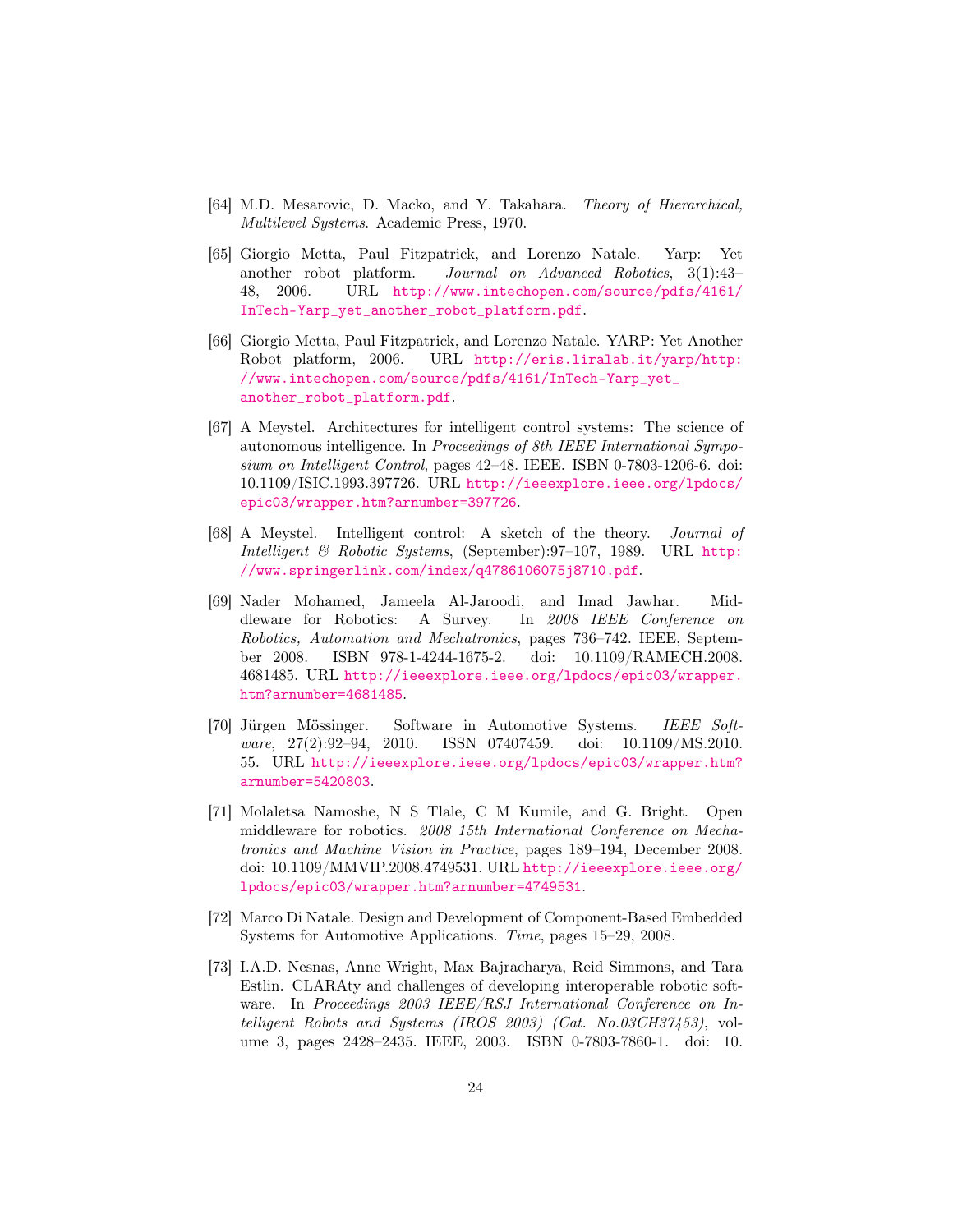1109/IROS.2003.1249234. URL [http://ieeexplore.ieee.org/lpdocs/](http://ieeexplore.ieee.org/lpdocs/epic03/wrapper.htm?arnumber=1249234) [epic03/wrapper.htm?arnumber=1249234](http://ieeexplore.ieee.org/lpdocs/epic03/wrapper.htm?arnumber=1249234).

- <span id="page-25-5"></span>[74] Manish Parashar and Salim Hariri. Autonomic computing: An overview. Unconventional Programming Paradigms, pages 247–259, 2005. URL [http:](http://www.springerlink.com/index/8JWVM292E2N5NPMG.pdf) [//www.springerlink.com/index/8JWVM292E2N5NPMG.pdf](http://www.springerlink.com/index/8JWVM292E2N5NPMG.pdf).
- <span id="page-25-7"></span>[75] G. Pardo-Castellote. OMG data-distribution service: architectural overview. In 23rd International Conference on Distributed Computing Systems Workshops, 2003. Proceedings., pages 200–206. IEEE, 2003. ISBN 0-7695-1921-0. doi: 10.1109/ICDCSW.2003. 1203555. URL [http://ieeexplore.ieee.org/lpdocs/epic03/wrapper.](http://ieeexplore.ieee.org/lpdocs/epic03/wrapper.htm?arnumber=1203555) [htm?arnumber=1203555](http://ieeexplore.ieee.org/lpdocs/epic03/wrapper.htm?arnumber=1203555).
- <span id="page-25-8"></span>[76] Gerardo Pardo-castellote. Data-Centric Programming Best Practices : Using DDS to Integrate Real-World Systems. Technical Report November, 2010. URL [http://community.rti.com/sites/default/files/](http://community.rti.com/sites/default/files/DDS_Best_Practices_WP.pdf) [DDS\\_Best\\_Practices\\_WP.pdf](http://community.rti.com/sites/default/files/DDS_Best_Practices_WP.pdf).
- <span id="page-25-3"></span>[77] Magnus Persson. Adaptive Middleware for Self-Configurable Embedded Real-Time Systems. Licentiate thesis, KTH Stockholm, 2009. URL <http://urn.kb.se/resolve?urn=urn:nbn:se:kth:diva-11608>.
- <span id="page-25-4"></span>[78] R. Peter Bonasso, R. James Firby, Erann Gat, David Kortenkamp, David P. Miller, and Mark G. Slack. Experiences with an architecture for intelligent, reactive agents. Journal of Experimental  $\mathcal{B}$  Theoretical Artificial Intelligence, 9(2-3):237–256, April 1997. ISSN 0952-813X. doi: 10.1080/095281397147103. URL [http://www.tandfonline.com/doi/](http://www.tandfonline.com/doi/abs/10.1080/095281397147103) [abs/10.1080/095281397147103](http://www.tandfonline.com/doi/abs/10.1080/095281397147103).
- <span id="page-25-0"></span>[79] A Pretschner, M Broy, I H Kruger, and T Stauner. Software Engineering for Automotive Systems: A Roadmap. Future of Software Engineering, 2007. FOSE '07, pages 55–71, May 2007. doi: 10.1109/FOSE.2007.22. URL <http://dx.doi.org/10.1109/FOSE.2007.22>.
- <span id="page-25-6"></span>[80] Morgan Quigley and Brian Gerkey. ROS: an open-source Robot Operating System. In ICRA Workshop on Open Source Software, number Figure 1, 2009. URL [http://pub1.willowgarage.com/~konolige/cs225B/docs/](http://pub1.willowgarage.com/~konolige/cs225B/docs/quigley-icra2009-ros.pdf) [quigley-icra2009-ros.pdf](http://pub1.willowgarage.com/~konolige/cs225B/docs/quigley-icra2009-ros.pdf).
- <span id="page-25-2"></span>[81] TN Qureshi, Magnus Persson, DJ Chen, M Törngren, and L Feng. Model-Based Development of Middleware forSelf-Configurable Embedded Real Time Systems: Experiences from the DySCAS Project. In Model-Driven Development for Distributed Real-Time Embedded Systems Summer School (MDD4DRES), 2009. URL [http://kth.diva-portal.org/smash/](http://kth.diva-portal.org/smash/record.jsf?pid=diva2:495712) [record.jsf?pid=diva2:495712](http://kth.diva-portal.org/smash/record.jsf?pid=diva2:495712).
- <span id="page-25-1"></span>[82] Alberto Sangiovanni-Vincentelli and Marco Di Natale. Embedded System Design for Automotive Applications. Computer, 40(10):42–51, October 2007. ISSN 0018-9162. doi: 10.1109/MC.2007.344. URL [http:](http://ieeexplore.ieee.org/xpls/abs_all.jsp?arnumber=4343688 http://ieeexplore.ieee.org/lpdocs/epic03/wrapper.htm?arnumber=4343688)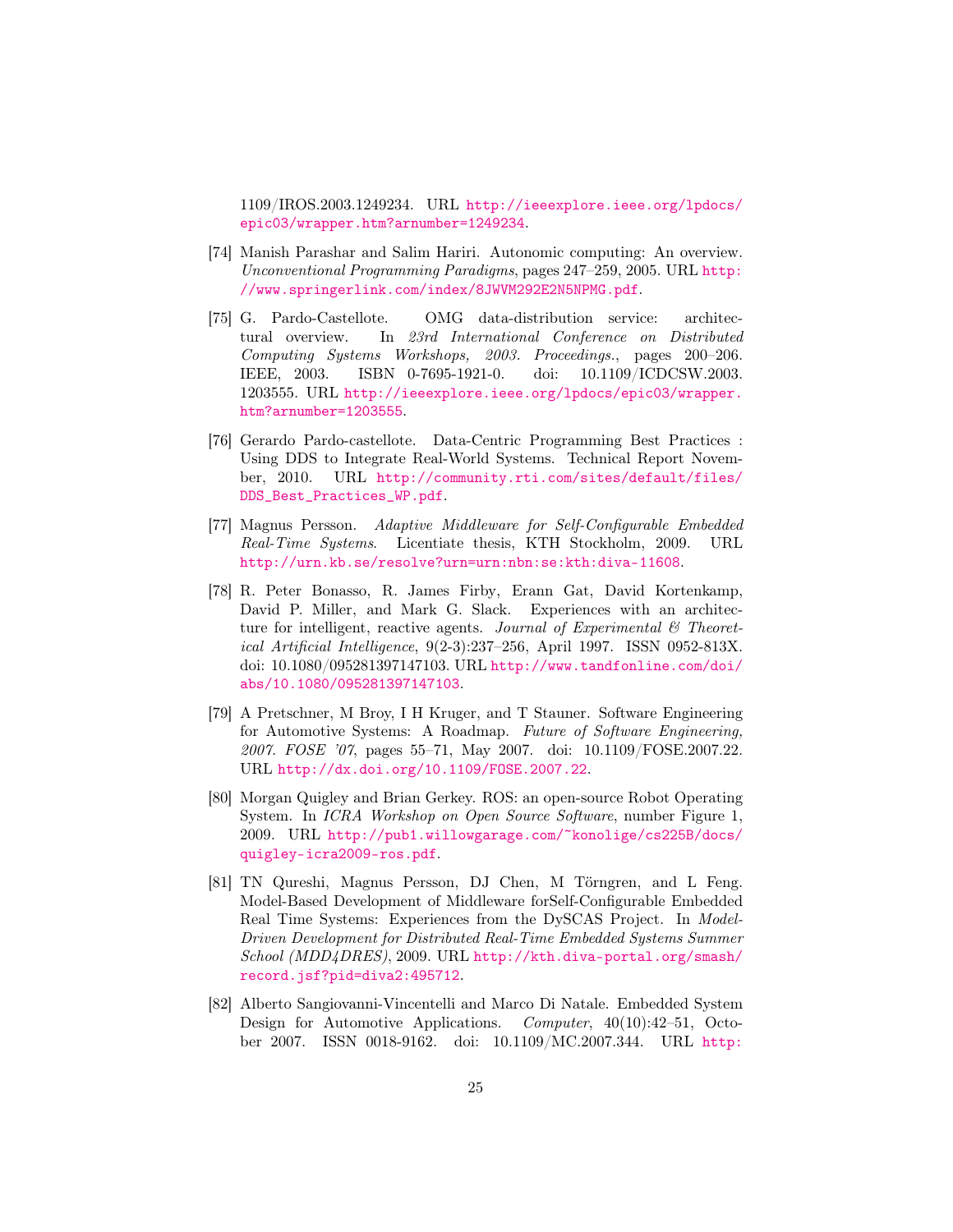[//ieeexplore.ieee.org/xpls/abs\\_all.jsp?arnumber=4343688http:](http://ieeexplore.ieee.org/xpls/abs_all.jsp?arnumber=4343688 http://ieeexplore.ieee.org/lpdocs/epic03/wrapper.htm?arnumber=4343688) [//ieeexplore.ieee.org/lpdocs/epic03/wrapper.htm?arnumber=](http://ieeexplore.ieee.org/xpls/abs_all.jsp?arnumber=4343688 http://ieeexplore.ieee.org/lpdocs/epic03/wrapper.htm?arnumber=4343688) [4343688](http://ieeexplore.ieee.org/xpls/abs_all.jsp?arnumber=4343688 http://ieeexplore.ieee.org/lpdocs/epic03/wrapper.htm?arnumber=4343688).

- <span id="page-26-2"></span>[83] G. Saridis. Control performance as an entropy: An integrated theory for intelligent machines. In Proceedings. 1984 IEEE International Conference on Robotics and Automation, volume 1, pages 594–599. Institute of Electrical and Electronics Engineers. doi: 10.1109/ROBOT.1984. 1087168. URL [http://ieeexplore.ieee.org/lpdocs/epic03/wrapper.](http://ieeexplore.ieee.org/lpdocs/epic03/wrapper.htm?arnumber=1087168) [htm?arnumber=1087168](http://ieeexplore.ieee.org/lpdocs/epic03/wrapper.htm?arnumber=1087168).
- <span id="page-26-3"></span>[84] G. Saridis. Intelligent robotic control. IEEE Transactions on Automatic Control, 28(5):547–557, May 1983. ISSN 0018-9286. doi: 10. 1109/TAC.1983.1103278. URL [http://ieeexplore.ieee.org/lpdocs/](http://ieeexplore.ieee.org/lpdocs/epic03/wrapper.htm?arnumber=1103278) [epic03/wrapper.htm?arnumber=1103278](http://ieeexplore.ieee.org/lpdocs/epic03/wrapper.htm?arnumber=1103278).
- <span id="page-26-1"></span>[85] G.N. Saridis. Knowledge implementation - structures of intelligent control systems. J. Robot. Syst., 5:255–268, 1988.
- <span id="page-26-8"></span>[86] Christian Schlegel. Communication Patterns as Key Towards Component-Based Robotics. International Journal of Advanced Robotic Systems, 3(1):1, 2006. ISSN 1729-8806. doi: 10.5772/5759. URL [http://www.intechopen.com/journals/international\\_journal\\_](http://www.intechopen.com/journals/international_journal_of_advanced_robotic_systems/communication_patterns_as_key_towards_component-based_robotics) [of\\_advanced\\_robotic\\_systems/communication\\_patterns\\_as\\_key\\_](http://www.intechopen.com/journals/international_journal_of_advanced_robotic_systems/communication_patterns_as_key_towards_component-based_robotics) [towards\\_component-based\\_robotics](http://www.intechopen.com/journals/international_journal_of_advanced_robotic_systems/communication_patterns_as_key_towards_component-based_robotics).
- <span id="page-26-0"></span>[87] V. Schulte-Coerne, Andreas Thums, and Jochen Quante. Automotive Software: Characteristics and Reengineering Challenges, 2009. URL [http://pi.informatik.uni-siegen.de/stt/29\\_2/01\\_](http://pi.informatik.uni-siegen.de/stt/29_2/01_Fachgruppenberichte/SRE/07-quante.pdf) [Fachgruppenberichte/SRE/07-quante.pdf](http://pi.informatik.uni-siegen.de/stt/29_2/01_Fachgruppenberichte/SRE/07-quante.pdf).
- <span id="page-26-6"></span>[88] Azamat Shakhimardanov and Erwin Prassler. Comparative evaluation of robotic software integration systems: A case study. 2007 IEEE/RSJ International Conference on Intelligent Robots and Systems, pages 3031–3037, October 2007. doi: 10.1109/IROS.2007. 4399375. URL [http://ieeexplore.ieee.org/lpdocs/epic03/wrapper.](http://ieeexplore.ieee.org/lpdocs/epic03/wrapper.htm?arnumber=4399375) [htm?arnumber=4399375](http://ieeexplore.ieee.org/lpdocs/epic03/wrapper.htm?arnumber=4399375).
- <span id="page-26-4"></span>[89] Murray Shanahan. Consciousness, Emotion, and Imagination: A Brain-Inspired Architecture for Cognitive Robotics. In AISB Workshop: Next Generation Approaches to Machine Consciousness, pages 26–35, 2005.
- <span id="page-26-5"></span>[90] R.G. Simmons. Structured control for autonomous robots. IEEE Transactions on Robotics and Automation, 10(1):34–43, 1994. ISSN 1042296X. doi: 10.1109/70.285583. URL [http://ieeexplore.ieee.org/lpdocs/](http://ieeexplore.ieee.org/lpdocs/epic03/wrapper.htm?arnumber=285583) [epic03/wrapper.htm?arnumber=285583](http://ieeexplore.ieee.org/lpdocs/epic03/wrapper.htm?arnumber=285583).
- <span id="page-26-7"></span>[91] Ruben Smits and Herman Bruyninckx. Composition of complex robot applications via data flow integration. 2011 IEEE International Conference on Robotics and Automation, pages 5576–5580, May 2011. doi: 10.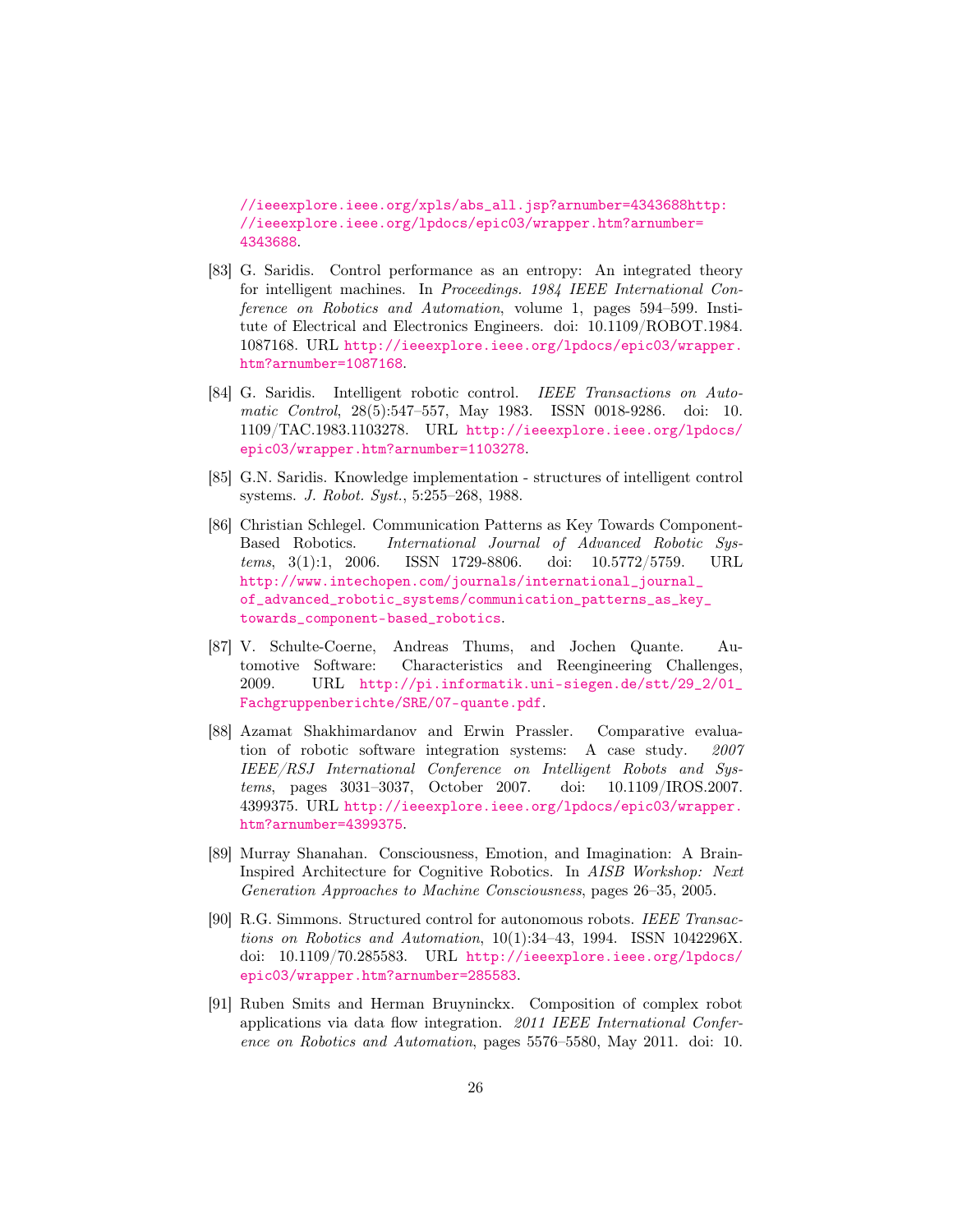1109/ICRA.2011.5979958. URL [http://ieeexplore.ieee.org/lpdocs/](http://ieeexplore.ieee.org/lpdocs/epic03/wrapper.htm?arnumber=5979958) [epic03/wrapper.htm?arnumber=5979958](http://ieeexplore.ieee.org/lpdocs/epic03/wrapper.htm?arnumber=5979958).

- <span id="page-27-4"></span>[92] R SUN, E MERRILL, and T PETERSON. From implicit skills to explicit knowledge: a bottom-up model of skill learning. Cognitive Science, 25(2): 203–244, April 2001. ISSN 03640213. doi: 10.1016/S0364-0213(01)00035-0. URL [http://doi.wiley.com/10.1016/S0364-0213\(01\)00035-0](http://doi.wiley.com/10.1016/S0364-0213(01)00035-0).
- <span id="page-27-3"></span>[93] David Vernon, Giorgio Metta, and Giulio Sandini. A survey of artificial cognitive systems: Implications for the autonomous development of mental capabilities in computational agents. IEEE Transactions on Evolutionary  $Computation, 11(2):151-180, 2007. \text{ URL http://ieeexplore.ieee.org/}$  $Computation, 11(2):151-180, 2007. \text{ URL http://ieeexplore.ieee.org/}$  $Computation, 11(2):151-180, 2007. \text{ URL http://ieeexplore.ieee.org/}$ [xpls/abs\\_all.jsp?arnumber=4141064](http://ieeexplore.ieee.org/xpls/abs_all.jsp?arnumber=4141064).
- <span id="page-27-6"></span>[94] Richard Volpe, I. Nesnas, Tara Estlin, D. Mutz, Richard Petras, and H. Das. The CLARAty architecture for robotic autonomy. In 2001 IEEE Aerospace Conference Proceedings (Cat. No.01TH8542), volume 1, pages 1/121–1/132. IEEE, 2001. ISBN 0-7803-6599-2. doi: 10.1109/AERO.2001. 931701. URL [http://ieeexplore.ieee.org/lpdocs/epic03/wrapper.](http://ieeexplore.ieee.org/lpdocs/epic03/wrapper.htm?arnumber=931701) [htm?arnumber=931701](http://ieeexplore.ieee.org/lpdocs/epic03/wrapper.htm?arnumber=931701).
- <span id="page-27-0"></span>[95] Peter Wallin and Jakob Axelsson. A Case Study of Issues Related to Automotive E/E System Architecture Development. In 15th Annual IEEE International Conference and Workshop on the Engineering of Computer Based Systems (ecbs 2008), pages 87–95. IEEE, March 2008. ISBN 978- 0-7695-3141-0. doi: 10.1109/ECBS.2008.46. URL [http://ieeexplore.](http://ieeexplore.ieee.org/xpls/abs_all.jsp?arnumber=4492390 http://ieeexplore.ieee.org/lpdocs/epic03/wrapper.htm?arnumber=4492390) [ieee.org/xpls/abs\\_all.jsp?arnumber=4492390http://ieeexplore.](http://ieeexplore.ieee.org/xpls/abs_all.jsp?arnumber=4492390 http://ieeexplore.ieee.org/lpdocs/epic03/wrapper.htm?arnumber=4492390) [ieee.org/lpdocs/epic03/wrapper.htm?arnumber=4492390](http://ieeexplore.ieee.org/xpls/abs_all.jsp?arnumber=4492390 http://ieeexplore.ieee.org/lpdocs/epic03/wrapper.htm?arnumber=4492390).
- <span id="page-27-1"></span>[96] Christopher Watkins. Integrated Modular Avionics: Managing the Allocation of Shared Intersystem Resources. In 2006 ieee/aiaa 25TH Digital Avionics Systems Conference, pages 1–12. IEEE, October 2006. ISBN 1- 4244-0378-2. doi: 10.1109/DASC.2006.313743. URL [http://ieeexplore.](http://ieeexplore.ieee.org/lpdocs/epic03/wrapper.htm?arnumber=4106349) [ieee.org/lpdocs/epic03/wrapper.htm?arnumber=4106349](http://ieeexplore.ieee.org/lpdocs/epic03/wrapper.htm?arnumber=4106349).
- <span id="page-27-2"></span>[97] Christopher B Watkins and Randy Walter. Transitioning from federated avionics architectures to Integrated Modular Avionics. In 2007 IEEE/AIAA 26th Digital Avionics Systems Conference, pages 2.A.1–1– 2.A.1–10. IEEE, October 2007. ISBN 978-1-4244-1107-8. doi: 10. 1109/DASC.2007.4391842. URL [http://ieeexplore.ieee.org/lpdocs/](http://ieeexplore.ieee.org/lpdocs/epic03/wrapper.htm?arnumber=4391842) [epic03/wrapper.htm?arnumber=4391842](http://ieeexplore.ieee.org/lpdocs/epic03/wrapper.htm?arnumber=4391842).
- <span id="page-27-5"></span>[98] SR White and JE Hanson. An architectural approach to autonomic computing. In International Conference on Autonomic Computing, 2004. ISBN 0769521142. URL [http://ieeexplore.ieee.org/xpls/abs\\_all.](http://ieeexplore.ieee.org/xpls/abs_all.jsp?arnumber=1301340) [jsp?arnumber=1301340](http://ieeexplore.ieee.org/xpls/abs_all.jsp?arnumber=1301340).